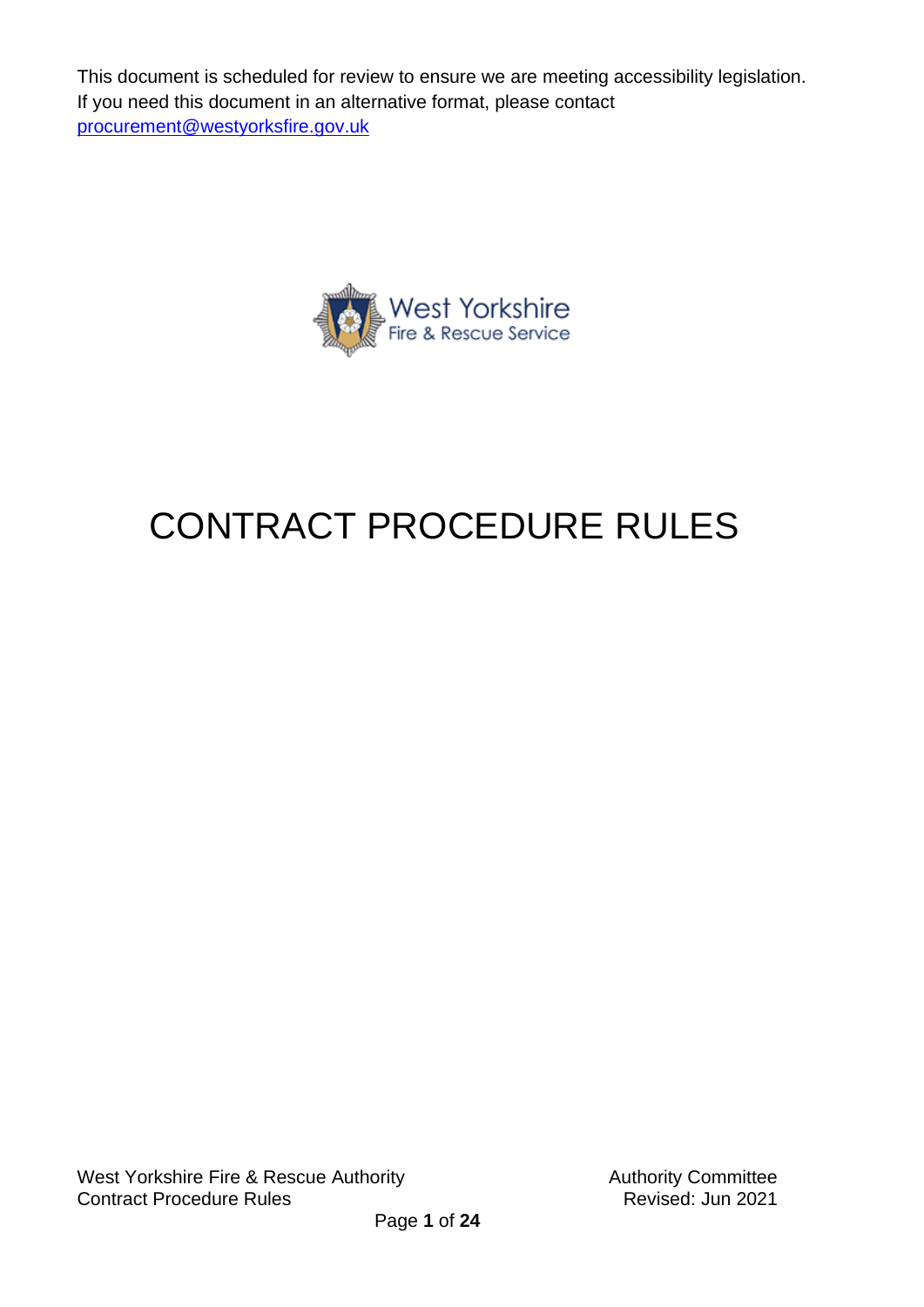#### **Contents**

| 1.  |                                                                  |  |
|-----|------------------------------------------------------------------|--|
| 2.  |                                                                  |  |
| 3.  |                                                                  |  |
| 4.  |                                                                  |  |
| 5.  |                                                                  |  |
| 6.  | Transfer of Undertakings (Protection of Employment) - (TUPE) 6   |  |
| 7.  |                                                                  |  |
| 8.  |                                                                  |  |
| 9.  |                                                                  |  |
| 10. |                                                                  |  |
| 11. |                                                                  |  |
| 12. |                                                                  |  |
| 13. |                                                                  |  |
| 14. |                                                                  |  |
| 15. | Estimated Value between £25,000 to £74,999 and above £75,000  11 |  |
| 16. |                                                                  |  |
| 17. |                                                                  |  |
| 18. |                                                                  |  |
| 19. |                                                                  |  |
| 20. |                                                                  |  |
| 21. |                                                                  |  |
| 22. |                                                                  |  |
| 23. |                                                                  |  |
| 24. |                                                                  |  |
| 25. |                                                                  |  |
| 26. |                                                                  |  |
| 27. |                                                                  |  |
| 28. |                                                                  |  |
| 29. |                                                                  |  |
| 30. |                                                                  |  |
| 31. |                                                                  |  |
| 32. |                                                                  |  |
| 33. |                                                                  |  |
| 34. |                                                                  |  |
| 35. |                                                                  |  |
| 36. |                                                                  |  |
|     |                                                                  |  |

| West Yorkshire Fire & Rescue Authority | <b>Authority Committee</b> |  |
|----------------------------------------|----------------------------|--|
| <b>Contract Procedure Rules</b>        | Revised: Jun 2021          |  |
| .                                      |                            |  |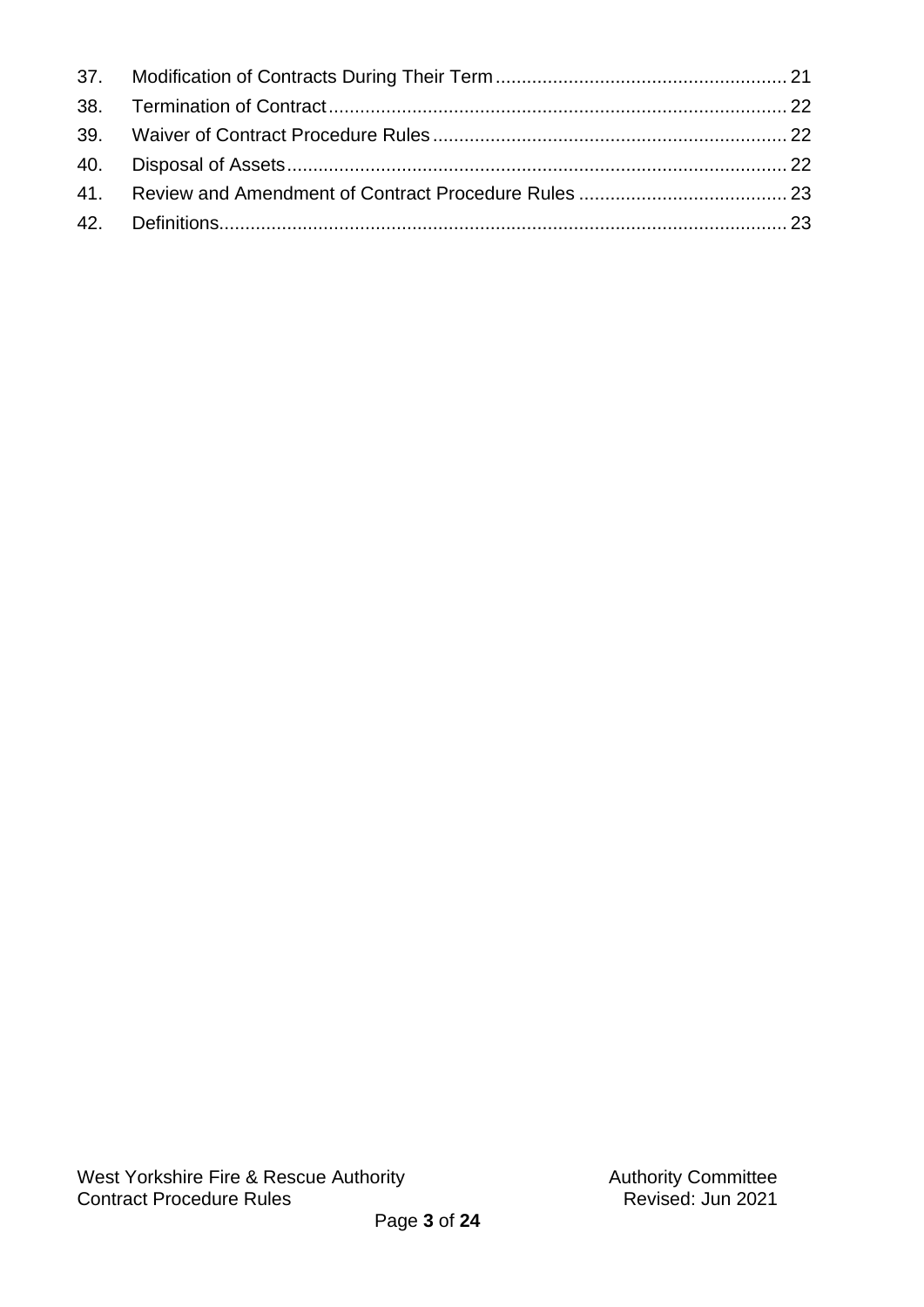## <span id="page-3-0"></span>1. Compliance

- 1.1. Contract Procedure Rules (CPRs) are a legal requirement and constitute standing orders for the purpose of s135 of the Local Government Act 1972.
- 1.2. The aim of these Contract Procedure Rules is to define the procedures for obtaining written quotations and competitive tenders from suppliers for the provision of Supplies, Services and Works.
- 1.3. The Authority's Constitution incorporates Financial Procedure Rules, Scheme of Delegations and Contract Procurement Rules that provide a framework for managing the Authority's financial affairs. They apply to every Member and Officer of the Authority and anyone acting on its behalf.
- 1.4. These CPRs should be read in conjunction with the Financial Regulations, the Scheme of Delegation and also supporting standards, procedures and instructions that are published on the intranet.
- 1.5. These CPRs set out the key responsibilities and actions that Authorised Officers must follow when undertaking procurements.
- 1.6. CPRs do not apply to:
	- a. Contract of employment which make an individual a direct employee of the Authority. (However, these Rules do apply to Contracts for recruitment agency services and the employment of consultants or agency staff);
	- b. Agreements regarding the acquisition, disposal or transfer of land for which provision is made within the Local Government Act 1972 and in relation to which Financial Regulations apply;
	- c. The engagement of external legal services (but which must be commissioned via the Chief Legal & Governance Officer);
	- d. An arrangement with a statutory body to provide a service that the statutory body can legally provide;
	- e. Financial Services in connection with the issue, sale, purchase or transfer of securities or loans,
- 1.7. The general principles of non-discrimination, equal treatment, proportionality and transparency shall be applied to all procurements, above and below Public Contract Regulation thresholds.
- 1.8. Non-compliance with UK legal requirements, CPRs and Financial Regulations can have serious consequences for the Authority including financial penalties, legal action and reputational damage.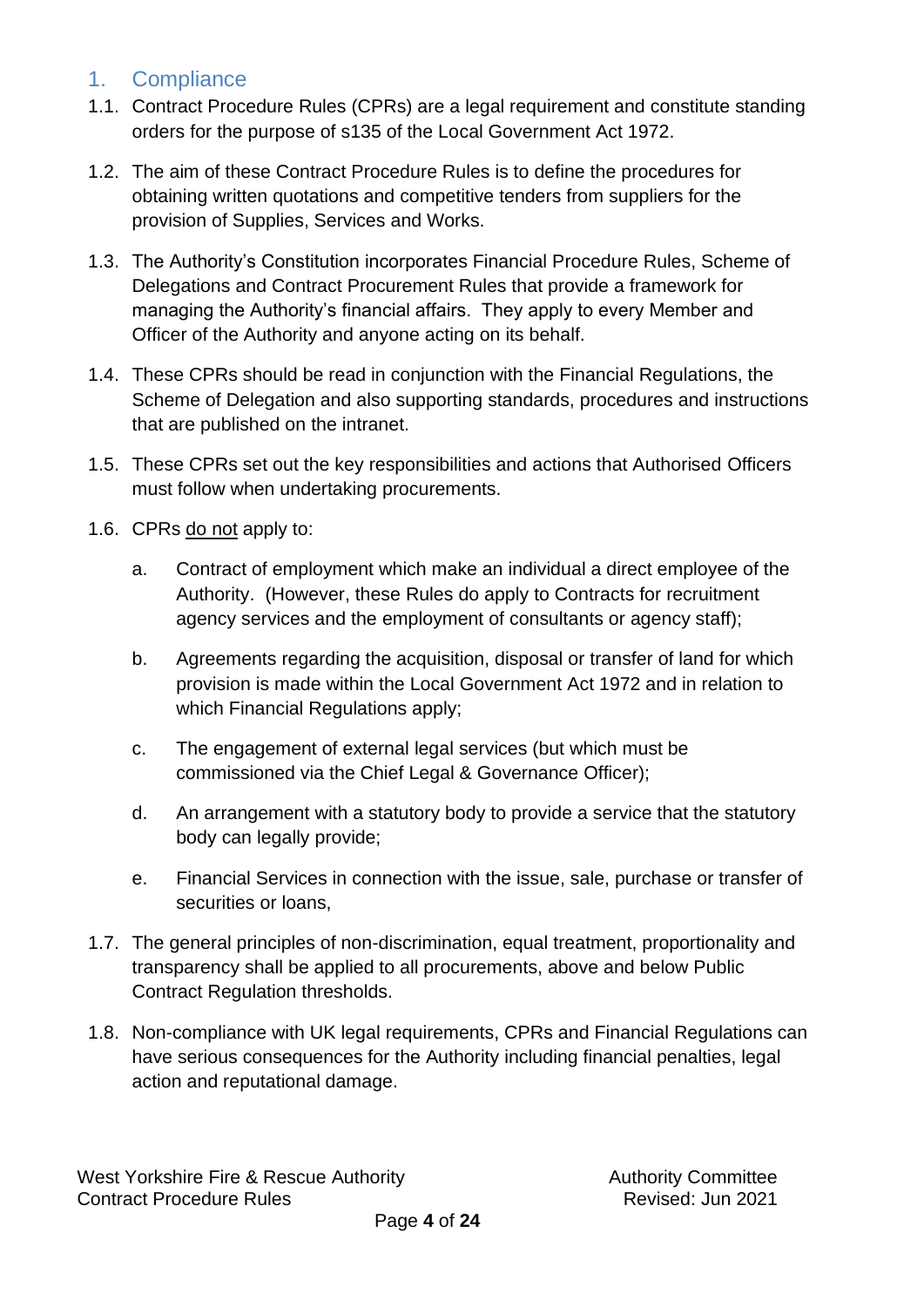- 1.9. Following CPRs allows the Authority to comply with both procurement and data transparency legislation and staff should be aware that any non-compliance may result in disciplinary action.
- 1.10. Authorised Officers shall take appropriate measures to prevent, identify and remedy any conflicts of interest arising within a procurement process or subsequent management of contracts to avoid any distortion of competition and to ensure non-discrimination and equal treatment at all times.
- <span id="page-4-0"></span>2. Local Government Transparency Code
- 2.1 As part of the Governments' commitment to greater transparency, the Authority is required to regularly publish procurement information. This means the Authority will publish on its website details of purchases over £500, details of all contracts over £5,000 as well as all transactions undertaken using a Government Purchasing Card.
- <span id="page-4-1"></span>3. Responsibilities of the Management Board
- 3.1 Executive Officers of the Management Board are responsible:
	- (a) For ensuring compliance with these Contract Procedure Rules by their Authorised Officers.
	- (b) For reporting any known breaches of these Contract Procedure Rules to the Chief Legal & Governance Officer.
- <span id="page-4-2"></span>4. Responsibilities of the Chief Finance & Procurement Officer
- 4.1. The Chief Finance & Procurement Officer:
	- a) Is responsible for publication on behalf of the Authority all tender notices, contract award notices and other notices required by the Public Contracts Regulations.
	- b) Will maintain and publish a Contracts Register of all contracts valued £5,000 and above.
	- c) Shall maintain a rolling Procurement Plan of upcoming procurement projects valued £5,000 and above that aligns with budget plans and the capital programme.
	- d) Shall counter-sign all contracts valued £75,000 and above
	- e) Shall report to the next scheduled meeting of the Finance & Resources Committee:
		- i. Any early termination of contracts with a residual value of £75,000 or more.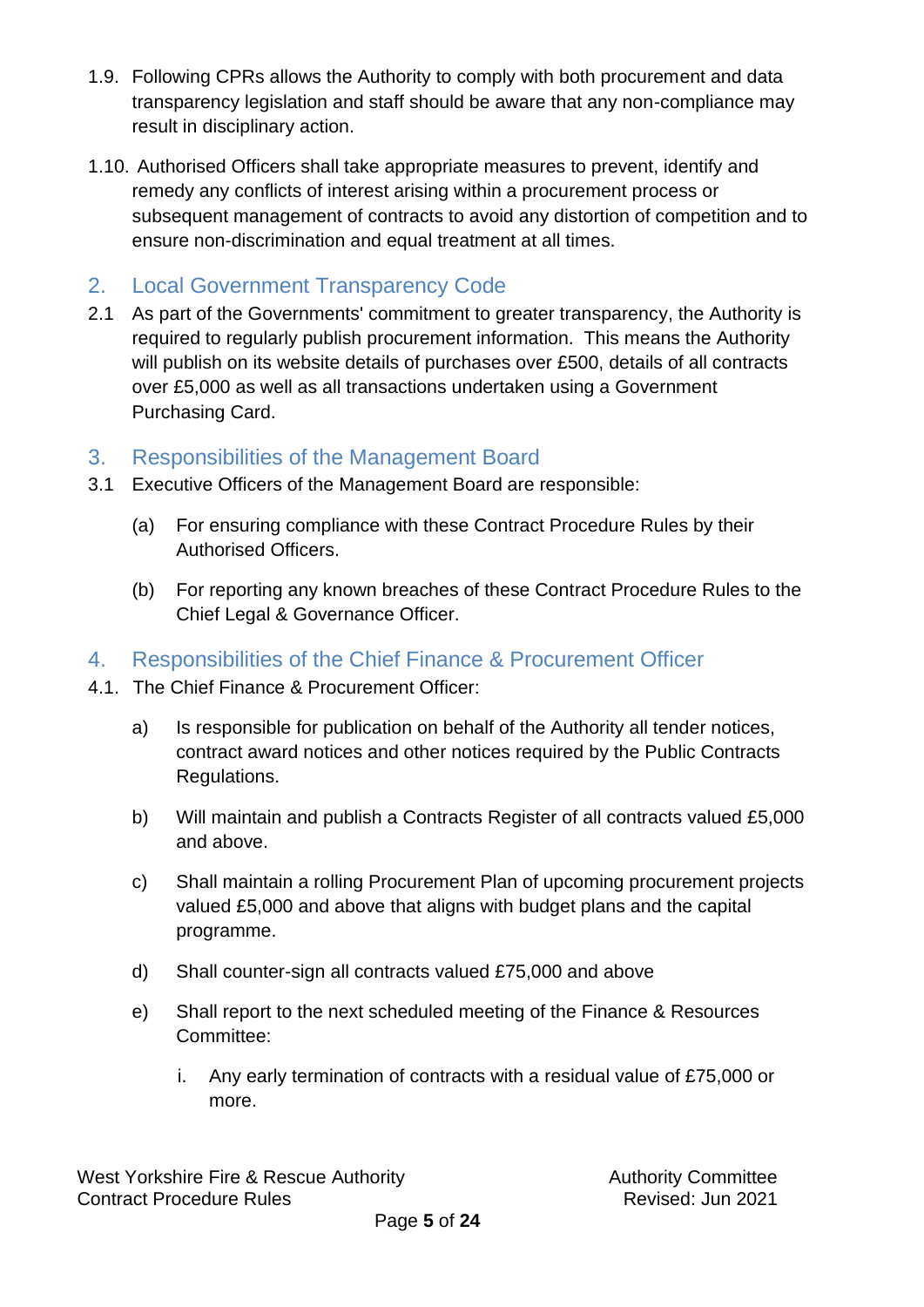- ii. Any waiver of Contract Procedure Rules involving sums of £75,000 or more.
- iii. Any disposal of Assets that realised a value of £75,000 or more.

# <span id="page-5-0"></span>5. Delegated Authority

- 5.1 Any procurement carried out on behalf of the Authority may only be undertaken by Authorised Officers with the appropriate authority to carry out such tasks. If permitted to do so and only after consultation with the Procurement Team, officers with delegated authority may only delegate to other officers who also have the appropriate skills, knowledge and requisite training appropriate to the task. Further subsequent sub-delegation is not permitted. Officers must make enquiry of and be instructed by their senior managing officer and / or Procurement Manager to the extent of any delegated authority and any applicable financial thresholds for each procurement.
- 5.2 Within approved budgets and in accordance with the WYFRA Financial Scheme of Delegation and Annual Procurement Plan (where applicable), Authorised Officers may instruct members of staff to place orders against agreed contracts.
- 5.3 For the purpose of managing quotations and tender processes valued over £5,000 Authorised Officers shall be those who are registered on the E-procurement system and possessing the necessary procurement skills and knowledge.
- <span id="page-5-1"></span>6. Transfer of Undertakings (Protection of Employment) - (TUPE)
- 6.1 Any contract awards which involve the Transfer of Undertakings (Protection of Employment) Regulations 2006 of employees into or out of the Fire Service shall be referred for a decision from the Fire & Rescue Authority or appropriate Committee.
- <span id="page-5-2"></span>7. Pre-Procurement Planning
- 7.1 The Authorised Officer leading a procurement must:
	- (a) Identify the need and fully assess any options for meeting those needs.
	- (b) Determine the total value of the contract including any options to extend
	- (c) Consider the Authority's Procurement Strategy & Policy
	- (d) At the pre-procurement phase, consider the Social Value Act within any procurement that is estimated above PCR thresholds; and consider how what is being procured, might improve the economic, social and environmental well-being of an area and how the authority might secure that improvement in the procurement process itself. There is also a requirement that authorities consider whether to consult on these matters. The Act does not apply to call-off contracts from a framework agreement.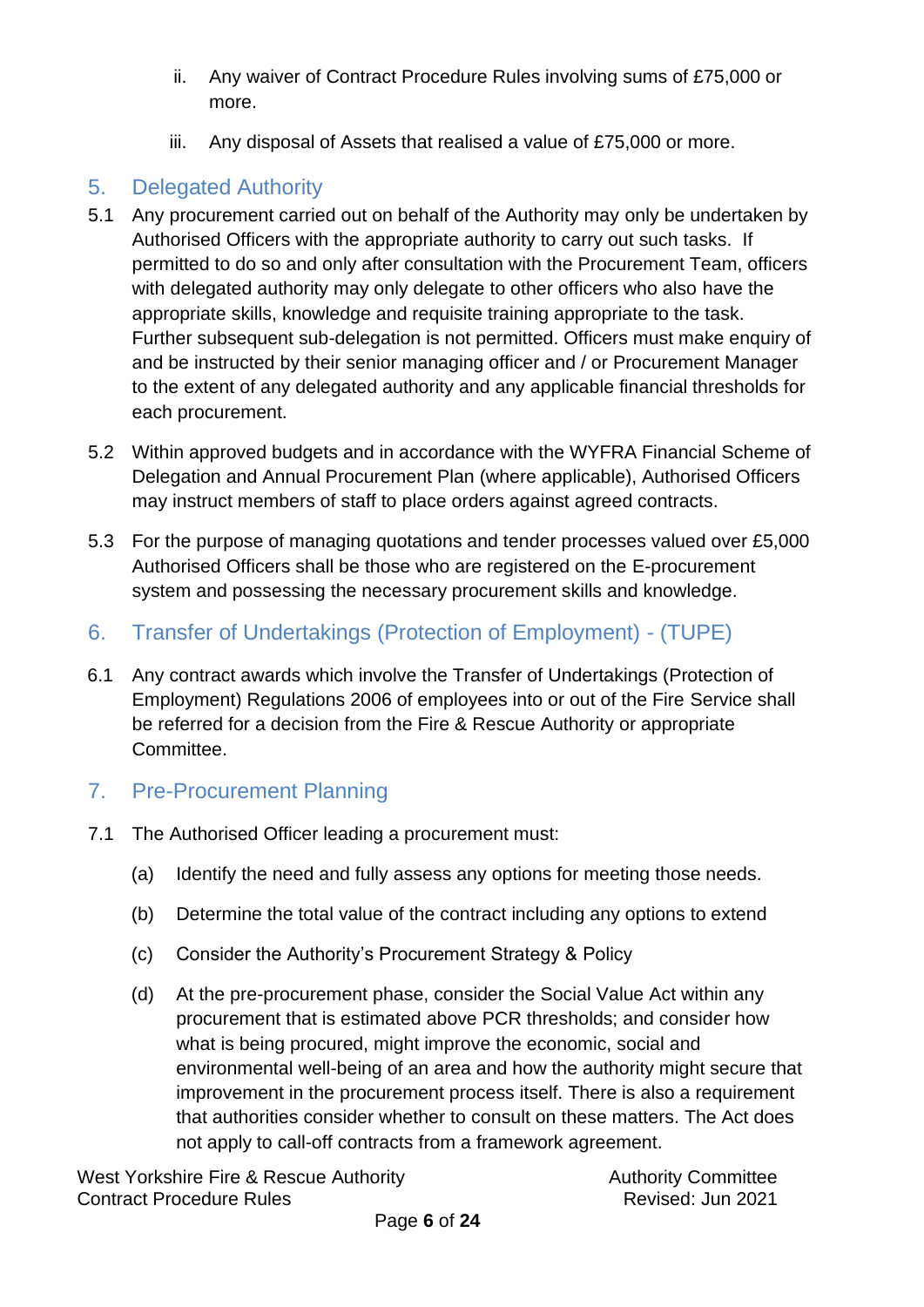- (e) Consider all other means of satisfying the need (including recycling, re-use, joint working and shared services) and establish a business case and approved budget for the procurement;
- (f) Consider whether a Community Impact Assessment should be completed dependent upon the nature of the supplies, services or works being procured.
- (g) Consult with all relevant stakeholders including Members, trade unions if TUPE applies and service users.
- (h) Take all necessary financial (including insurance) and other professional advice (for example procurement, health and safety and risk management). Officers should have regard to current Authority policies, procedures and standard documentation.
- (i) Seek legal advice for all procurements over £75,000 (or lesser values as necessary to mitigate any apparent risks or liabilities).
- (j) Review the Procurement Plan and Contracts Register to determine whether there are opportunities to aggregate spend for better value or whether any contract or appropriate Framework Agreement exists that should be used;
- (k) Utilise the E-procurement system electronic tendering system for all procurement over £5,000 unless this system cannot deliver the required procurement objectives.
- 7.2 The Authorised Officer and Procurement Officer shall, where appropriate, undertake pre-market consultation with potential suppliers in an open and transparent manner to inform them of the planned procurement and for officers to gain a better understanding of market conditions and use this information in the preparation of tender documents.

# <span id="page-6-0"></span>8. Estimating the Contract Value and Variations

- 8.1 In cases involving supplies or services where a contract fixed term is not defined, the estimated contract value shall be calculated by multiplying the estimated monthly value by 48, using historical spend information where available.
- 8.2 When the total estimated cost of the supplies, services or works has been determined to exceed Regulation thresholds; then officers must consider subdividing the requirements into "Lots" in accordance with Regulations to enable Small Medium Enterprises (SME's) the opportunity to compete.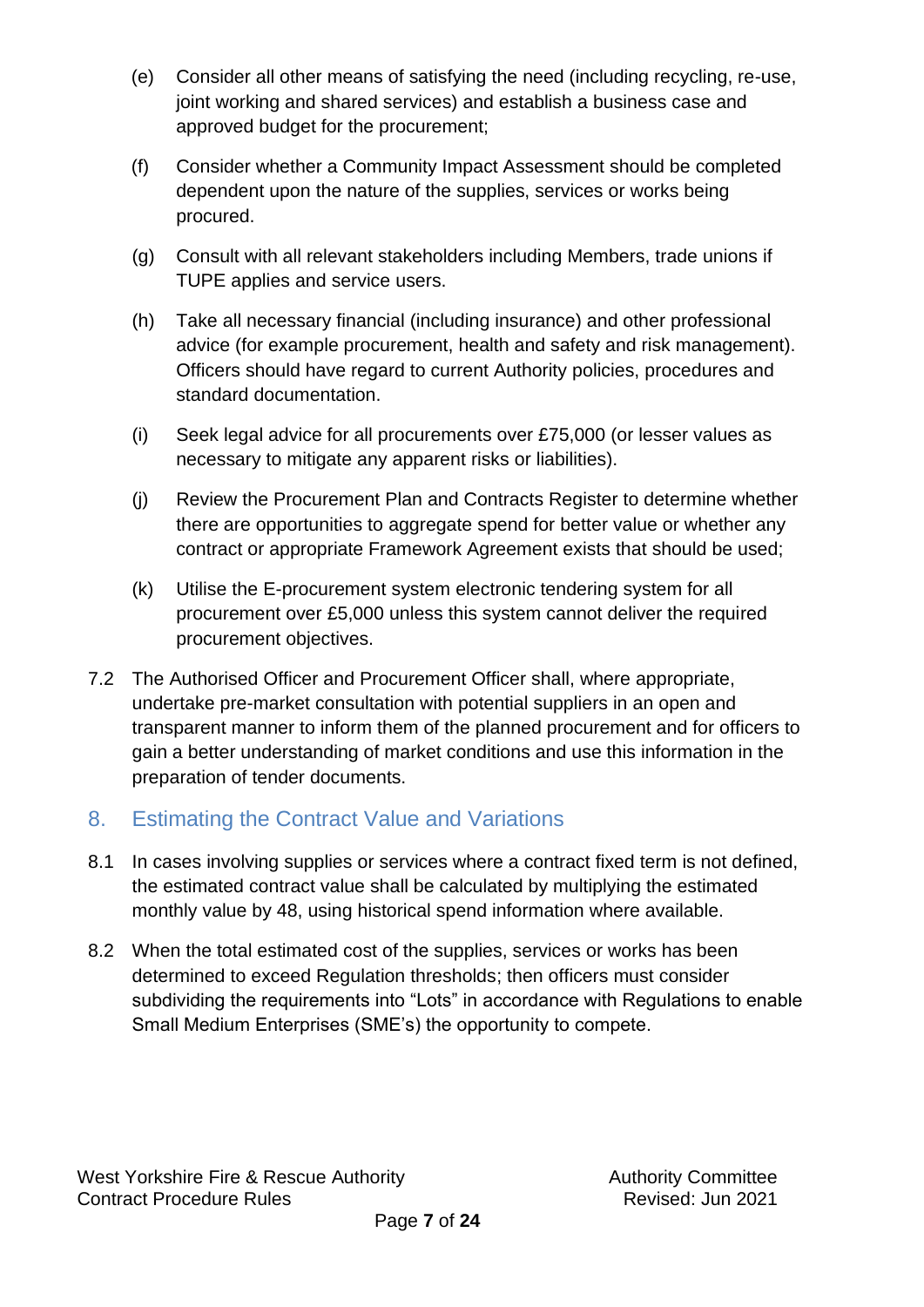## <span id="page-7-0"></span>9. Framework Agreements

- 9.1 Framework Agreements are used where an Authority wishes to contract for the supply of supplies, services or works without conducting a new procurement exercise.
- 9.2 Where the Authority is able to procure from existing Framework Agreements procured by Central Government agencies, public sector purchasing consortia or other local authorities or public bodies, then the Authority may benefit from using those agreements without undertaking a separate procurement exercise.
- 9.3 There are two routes to utilising a Framework:
	- (a) Direct Award; where a single supplier is selected in accordance with the Terms & Conditions of the original criteria used to award the framework. Under no circumstances can new information be asked of a selected supplier to support a decision as this would be viewed as opening a mini-competition without asking all other suppliers on the framework. Procurement Team advice should be sought as appropriate.
	- (b) Mini-Competition; where a number of different suppliers able to provide a particular category of supplies, services or works and further competition between those suppliers is needed in accordance with the Terms & Conditions of the framework. Procurement Team advice should be sought as appropriate.
- 9.4 A signed Access Agreement will be required between the Framework provider and the Authority, when specified within the Framework conditions.
- 9.5 A legal agreement (e.g. Contract or Letter of Appointment) should be signed between the Authority and the appointed Framework supplier, upon awarding the procurement.
- 9.6 All Purchase Orders raised in relation to the Framework contract must clearly identify which Framework Agreement has been utilised.

# <span id="page-7-1"></span>10. Dynamic Purchasing Systems

- 10.1 A Dynamic Purchasing System (DPS) is an open version of a framework agreement that allows new suppliers to join (or leave) at any time over its duration, providing suppliers meet minimum entry standards.
- 10.2 A DPS must be operated entirely electronically and be managed by the Procurement Team.
- 10.3 Authorised Officers must clearly state in the tender notice, any intention to use a DPS process along with details of the DPS provider and how suppliers can apply to join.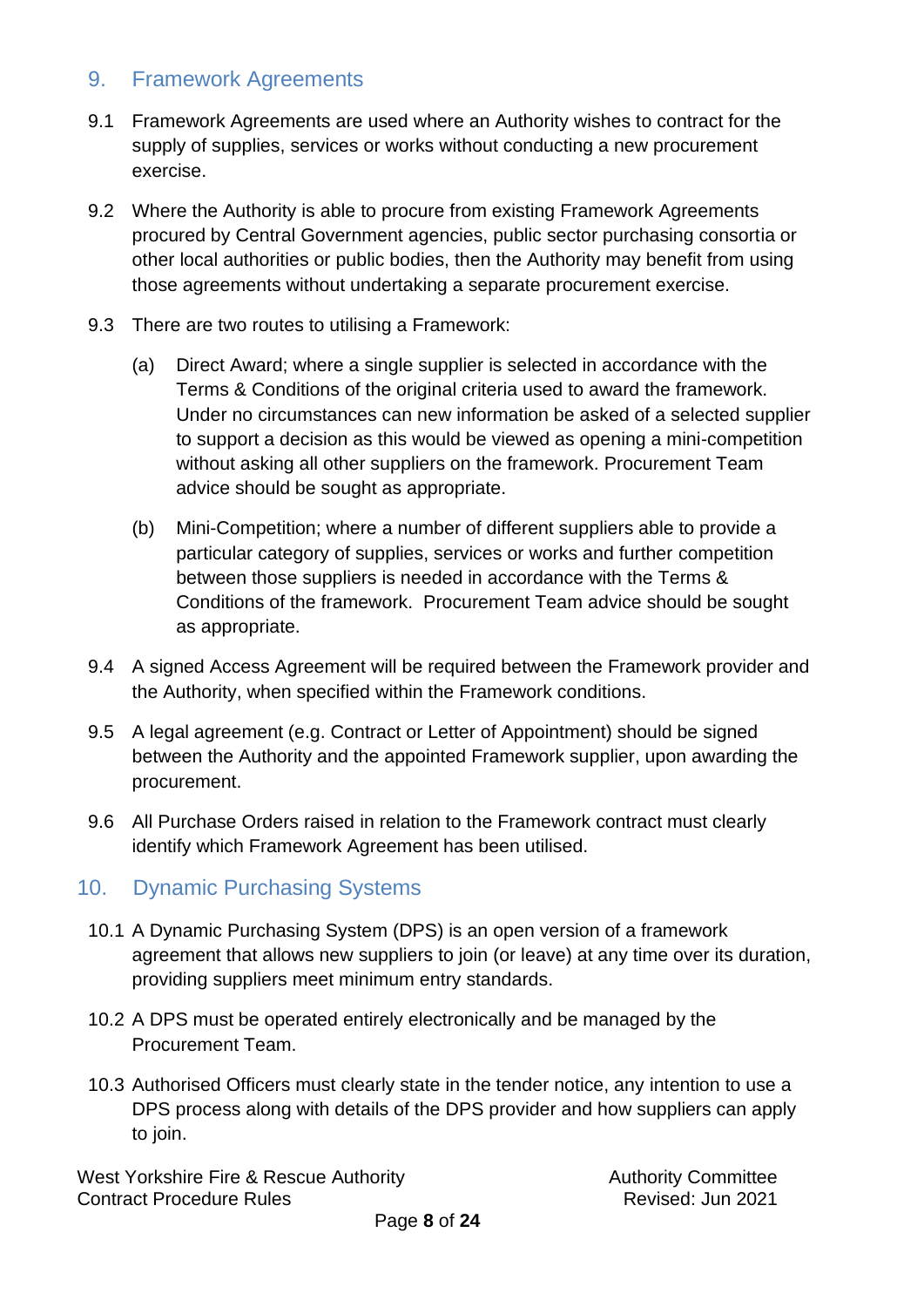# <span id="page-8-0"></span>11. **Electronic Auctions**

- 11.1 Electronic Auctions may be used to drive prices down and are mainly used for large quantities with known specifications and often in collaboration.
- 11.2 An Electronic Auction is a repetitive electronic process resulting in the lowest priced bid being awarded the contract.
- 11.3 Electronic Auctions may not be used in circumstances involving intellectual criteria that cannot be ranked (e.g. building design).
- 11.4 Authorised Officers must take advice from the Procurement Manager before agreeing to take part in any form of Electronic Auction.

#### <span id="page-8-1"></span>12. Contract Procedure Rule Thresholds

| <b>ESTIMATED</b><br><b>VALUE</b> | <b>PROCEDURE</b>                                                                                                           | <b>AUTHORISATION</b>                                                                                                                                                                                                                                                      |
|----------------------------------|----------------------------------------------------------------------------------------------------------------------------|---------------------------------------------------------------------------------------------------------------------------------------------------------------------------------------------------------------------------------------------------------------------------|
| Up to £250                       | <b>Purchasing Card Purchase Order</b><br>No need for written quotations                                                    | Card holder<br><b>Budget holder</b><br>Station personnel                                                                                                                                                                                                                  |
| £250 to £4,999                   | One written quotation via email<br>that must constitute value for<br>money                                                 | <b>Group Managers</b><br>Support Staff Grade 7 and above                                                                                                                                                                                                                  |
| £5,000 to £24,999                | RfQ (Request for Quote) Process<br>Minimum three (3) invites via the<br>E-procurement system                               | <b>Central Procurement Team</b><br><b>Stores and Deputy Property</b><br><b>Managers</b><br>EO grades<br><b>Operational Equipment Manager</b><br><b>GM Operational Support</b><br>Area Managers<br><b>GM Human Resources</b><br><b>Organisation Development</b><br>Manager |
| £25,000 to £74,999               | Open Tender process involving<br>the Procurement Team<br>via the E-procurement system and<br>published to Contracts Finder | <b>Central Procurement Team</b><br><b>Stores and Deputy Property</b><br>Managers<br>EO grades<br>Area Managers<br><b>GM Human Resources</b><br><b>Organisation Development</b><br>Manager                                                                                 |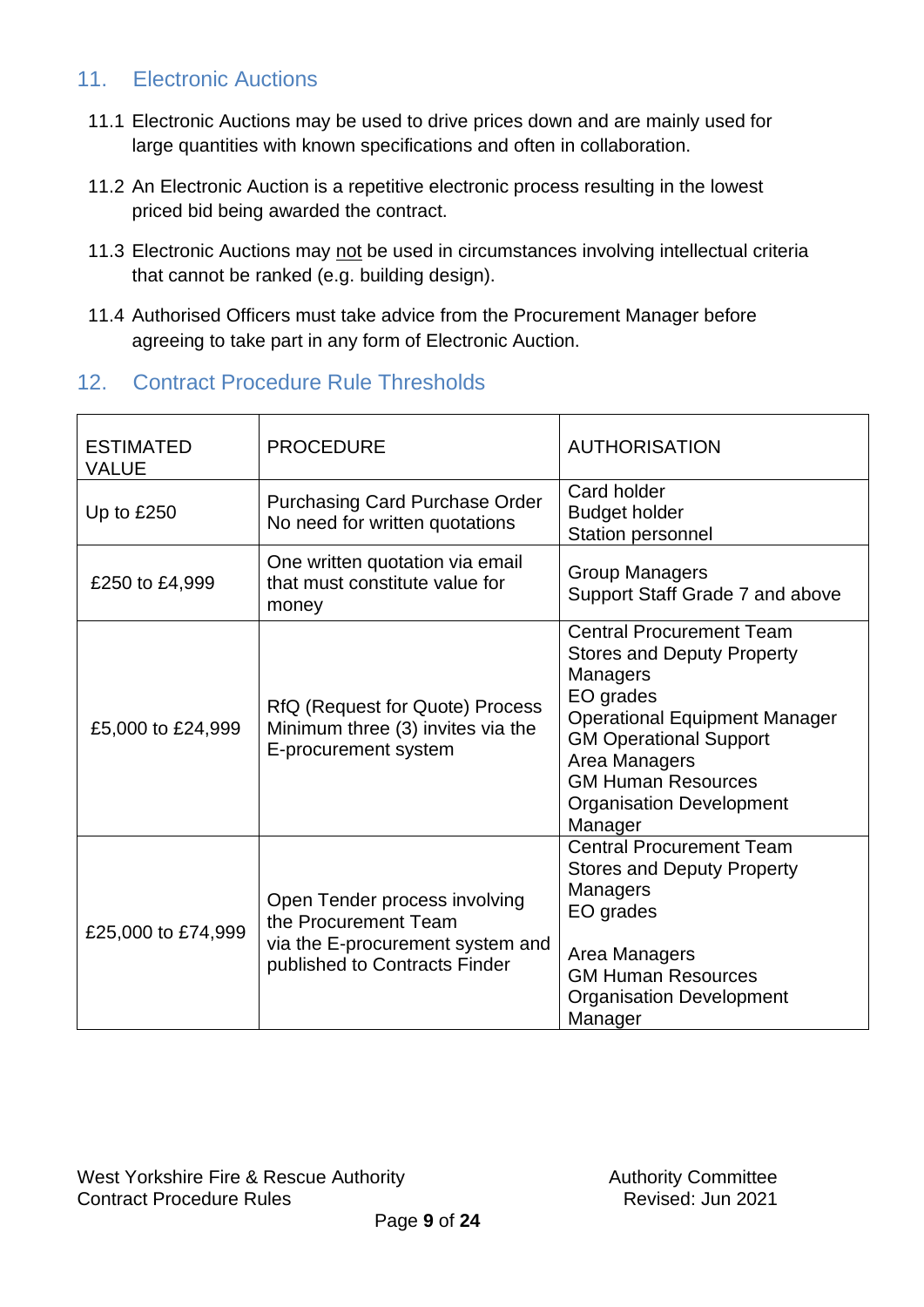| £75,000 to<br>£213,477 (incl.<br>VAT)               | Open Tender process involving<br>the Procurement Team<br>via the E-procurement system and<br>published to Contracts Finder                   | <b>Management Board</b><br><b>Central Procurement Team</b> |
|-----------------------------------------------------|----------------------------------------------------------------------------------------------------------------------------------------------|------------------------------------------------------------|
| $>$ £213,477 (incl.<br>VAT) (Goods and<br>Services) | Open Tender process involving<br>the Procurement Team<br>via the E-procurement system and<br>published to Contracts Finder and<br><b>FTS</b> | <b>Management Board</b><br><b>Central Procurement Team</b> |
| $>$ £5.3m (incl. VAT)<br>(Works)                    | Open Tender process involving<br>the Procurement Team<br>via the E-procurement system and<br>published to Contracts Finder and<br><b>FTS</b> | Management Board<br><b>Central Procurement Team</b>        |
| Any tender process<br>involving TUPE                | Tender process managed by the<br><b>Procurement Team</b><br>via the E-procurement system                                                     | <b>Management Board</b><br><b>Central Procurement Team</b> |

# <span id="page-9-0"></span>13. Estimated Value less than £5,000

- 13.1 Competitive quotations are not required for awarding contracts with an estimated value of below £5,000. However, regard should still be paid to obtaining value for money and to undertake price comparisons or to invite alternative quotations, as appropriate.
- 13.2 For purchases up to £250 a Government Purchasing Card may be used or a Purchase Order issued without the need for a written quotation.
- 13.3 For purchases £250 £4,999 a written quotation must be obtained from the chosen single supplier via email and retained in accordance with the Authority's Retention of Documents Policy.
- 13.4 Where provided in the opinion of the Authorised Officer best value can be achieved, this process shall prioritise the placing of orders with local businesses (i.e. within WYFRA boundaries).
- 13.5 The purchase order shall specify the supplies, services or works to be provided and clearly state the agreed quantity and price.

West Yorkshire Fire & Rescue Authority **Authority** Authority Committee **Contract Procedure Rules Contract Procedure Rules** 

 $\mathbf{I}$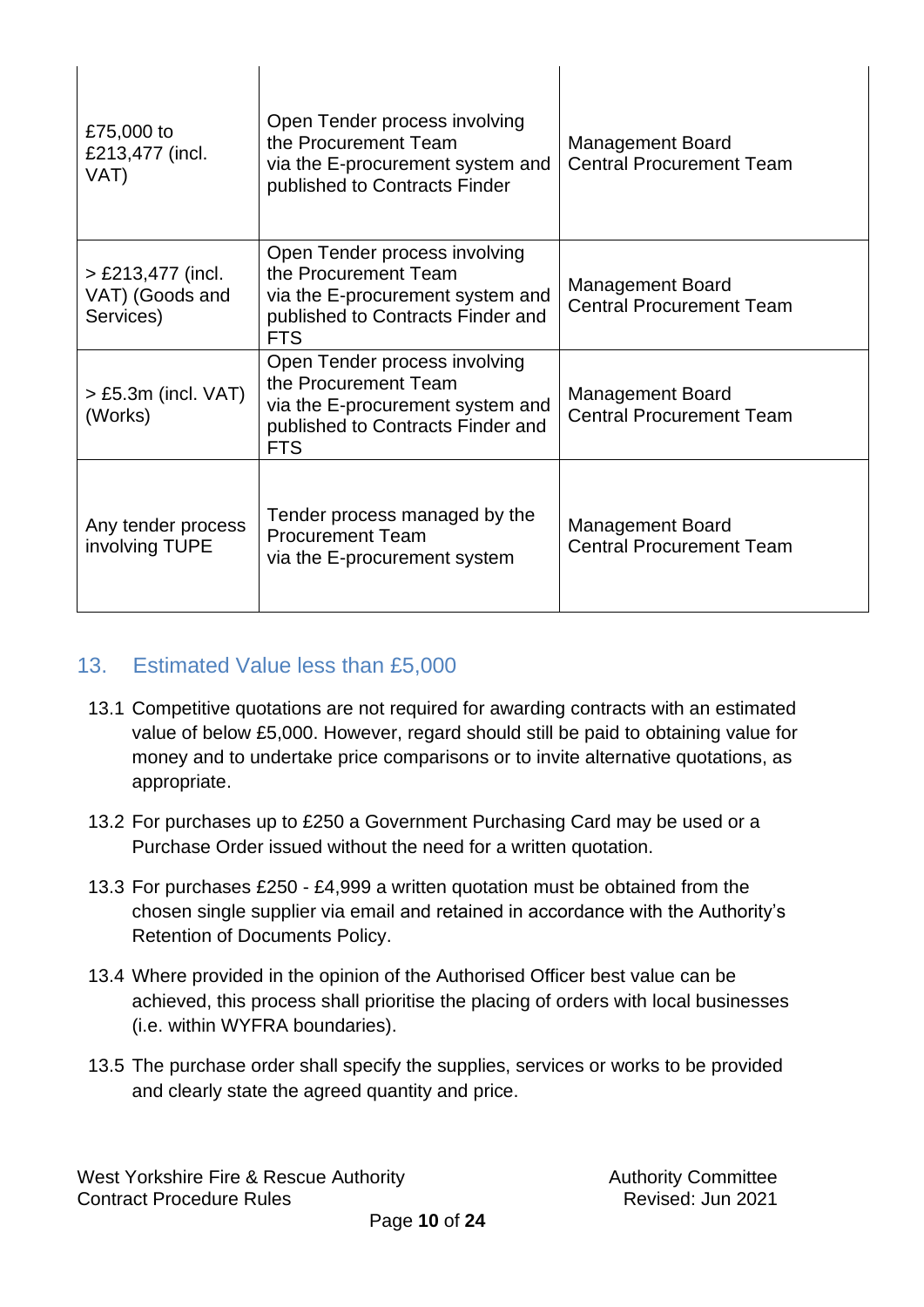# <span id="page-10-0"></span>14. Estimated Value between £5,000 - £24,999

- 14.1 This process may be conducted by Authorised Officers in departments for simple, non-complex and low risk procurements.
- 14.2 Where appropriate, if the intended procurement is complex; involves relatively high risk and would therefore benefit from the added safeguards afforded by a tendering process and more appropriate terms and conditions, then the Authorised Officer should refer the project to the Procurement Team to run under a tender process.
- 14.3 For procurements with an estimated value over £5,000 but less than £24,999 at least 3 written quotations should be obtained. If less than 3 quotations are received at the first attempt, further invitations should be issued or an exemption form completed and approved prior to award of a contract.
- 14.4 Request-for-Quotation (RfQ's) should be issued utilising the electronic procurement system and where appropriate at least 2 of the suppliers invited to submit quotations should be local businesses (i.e. within WYFRA boundaries).
- 14.5 The outcome of the contract award procedure shall be recorded in the Contracts Register (maintained by the Procurement Team).
- <span id="page-10-1"></span>15. Estimated Value between £25,000 to £74,999 and above £75,000
	- 15.1 Procurements with an estimated value between £25,000 to £74,999 shall be managed by the Procurement Team via an open tender process published to Contracts Finder via the E-procurement system. A PAD (Procurement Approval Document) should be used.
	- 15.2 At least 2 of the suppliers invited where appropriate should be from local businesses within WYFRA boundaries but being mindful to use as wide a pool of suppliers as possible and to avoid repeatedly inviting the same few suppliers each time.
	- 15.3 The open tender process shall be managed by the Procurement Team via the Eprocurement system with the outcome of the contract award recorded on the Contracts Register.
	- 15.4 Where the estimated contract value is above £75,000 the above process is required, managed by the Procurement Team via a formal tender process and a PAD must be used and countersigned accordingly by the Chief Finance and Procurement Officer.

#### <span id="page-10-2"></span>16. Contracts above Regulation Thresholds

16.1 The tender process shall be managed by the Procurement Team.

West Yorkshire Fire & Rescue Authority **Authority** Authority Committee Contract Procedure Rules Revised: Jun 2021 16.2 The Regulation thresholds as of 1 January 2022 are: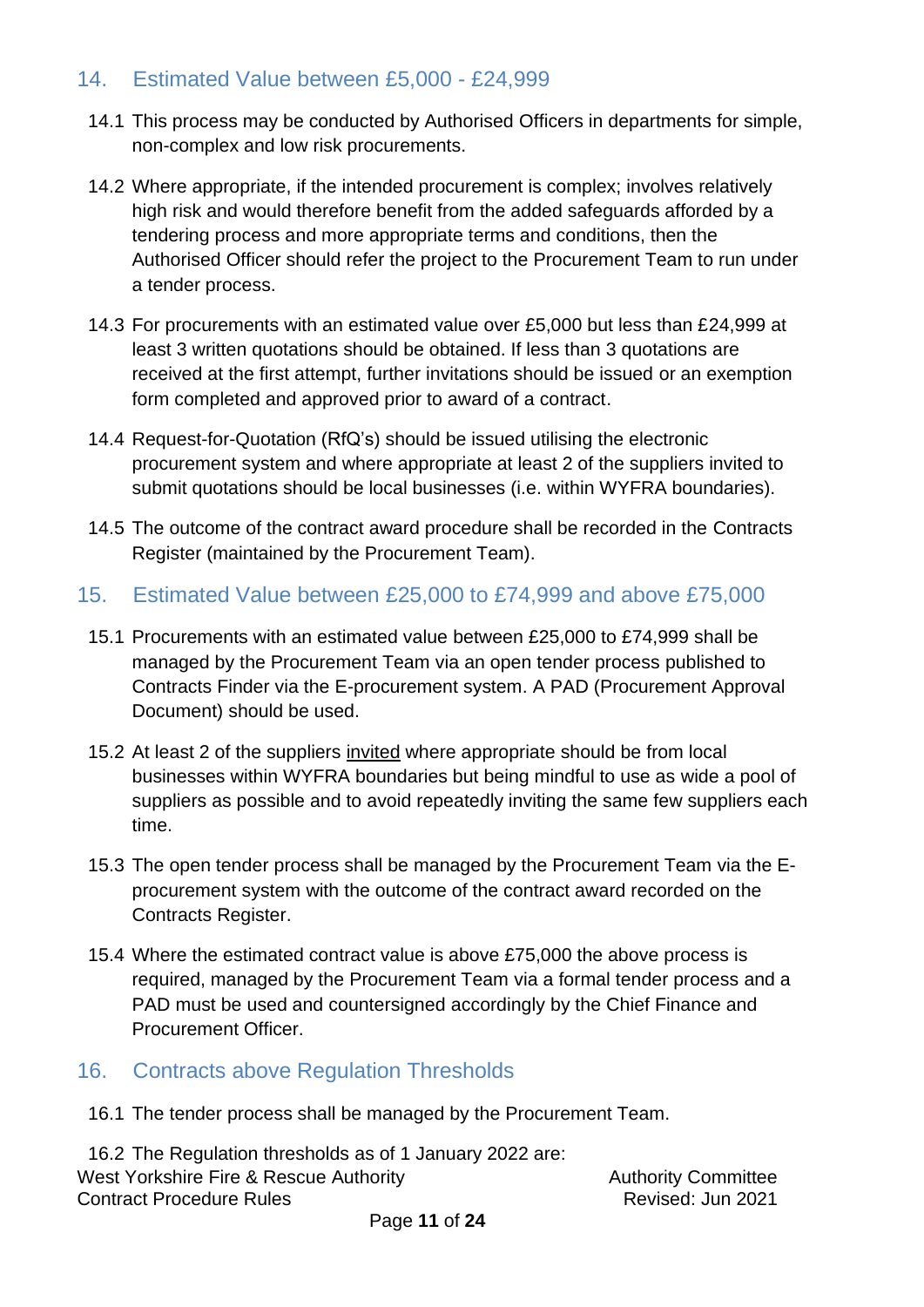- Supplies and Services £213.477 incl. VAT
- Works £5,336,937 incl. VAT
- 16.3 The thresholds change every 2 years and are scheduled to change again on 1 January 2024. Further help and guidance can be obtained by contacting the Procurement Team.
- 16.4 Where an estimated value exceeds the current Regulations threshold then the contract shall be tendered in accordance with the Regulations and appropriate procedure.
- 16.5 The Regulations set out the minimum timescales for receipt of expressions of interest and tenders. Where the Authority has published a Prior Information Notice announcing its forthcoming contracts for the year ahead or is using electronic means of tendering, then the Authority may rely on reduced timescales if appropriate.
- 16.6 Where possible the use of "Lots" shall be used to sub divide the requirement in order to allow Small Medium Enterprises (SME's) and local supply chain to bid (in accordance with CPR 8).
- 16.7 The process shall be managed via the E-procurement system with the outcome of the contract award being recorded on the Contracts Register (maintained by the Procurement Team).
- <span id="page-11-0"></span>17. Open Tender Procedure (1 Stage Process)
	- 17.1 An open procedure may be used for any value of procurement.
	- 17.2 All compliant submissions from bidders must be evaluated equally and fairly.
	- 17.3 All documentation must be published on the E-procurement system at the time of the primary contract notice, with all quotations / tenders being submitted by bidders via this system.
- <span id="page-11-1"></span>18. Restricted Tender Procedure (2 Stage Process)
	- 18.1 A restricted procedure may only be used for contracts above the Regulation threshold and not for any contracts below the relevant Regulation threshold.
	- 18.2 The requirement to publish an FTS notice is the same as in the open procedure except that the notice shall state that a restricted procedure is being used.
	- 18.3 All documentation must be published on the E-procurement system at the time of the FTS notice and all tenders must be submitted by bidders via E-procurement system.
- West Yorkshire Fire & Rescue Authority **Authority** Authority Committee Contract Procedure Rules Revised: Jun 2021 18.4 Under the restricted procedure, potential suppliers are invited to apply within the period of advertising by the completion of the Standard Selection Questionnaire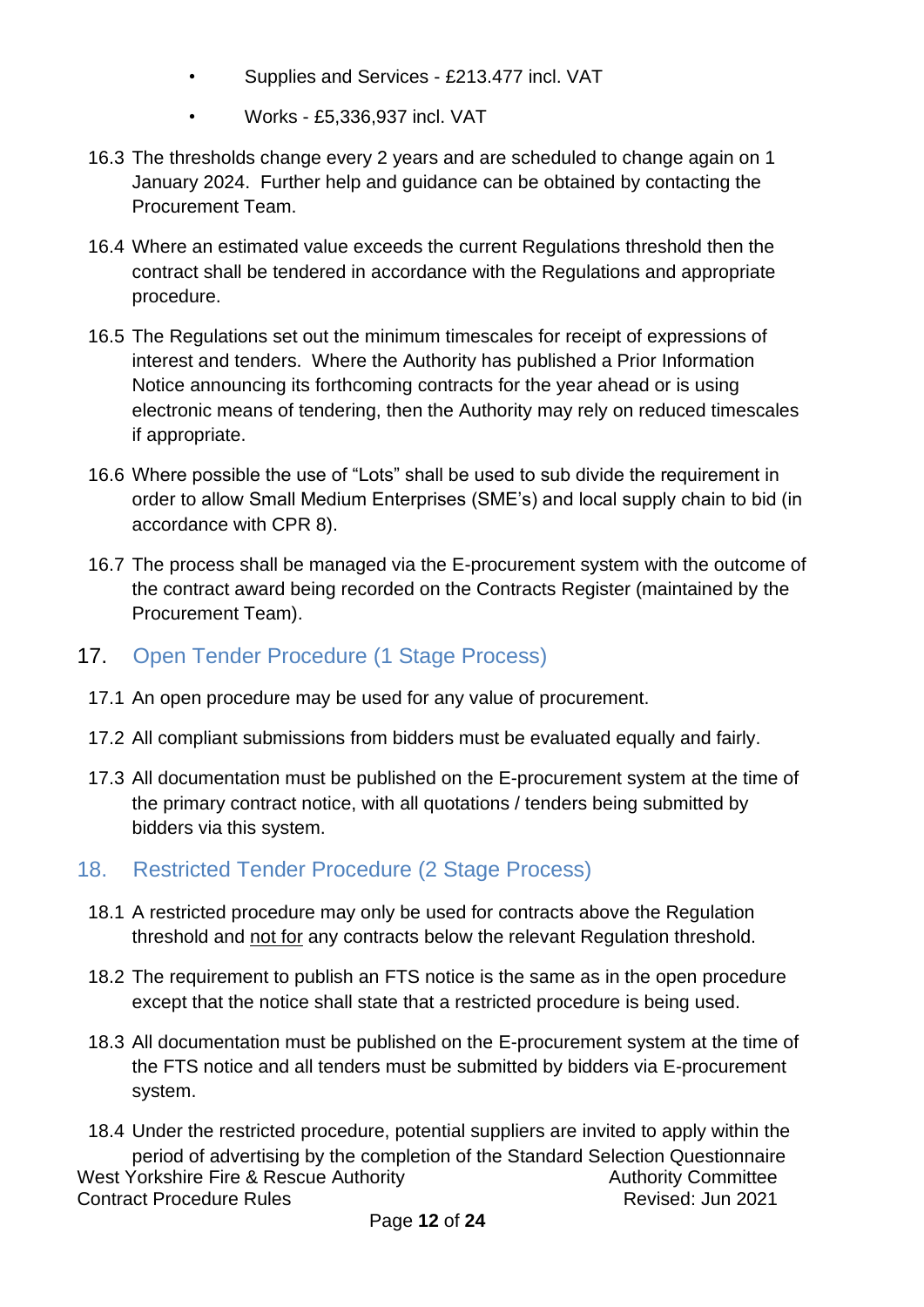(SSQ). Any service-specific questions entered within Section 3 of the Standard Selection Questionnaire must be relevant to the subject matter of the procurement and be proportionate.

- 18.5 Following an assessment of the SSQ at least 5 suppliers (where there are 5 or more who meet the requirements and are also absent of any grounds for exclusion) should be selected to receive an Invitation to Tender (ITT).
- 18.6 If fewer than 5 suppliers have applied who meet the requirements and are absent of any grounds for exclusion, all those who have applied shall receive an Invitation to Tender. Where, in this situation, officers are concerned there may not be adequate competition; they should obtain advice from the Procurement Manager.

# <span id="page-12-0"></span>19. Other Permitted Tender Procedures

- The following procedures are also permitted within the Regulations for above threshold values, but may only be applied following consultation with and the prior approval of the Chief Financial & Procurement Officer:
	- a) Competitive Procedure with Negotiation (Regulation 29)
	- b) Competitive Dialogue Procedure (Regulation 30)
	- c) Innovative Partnership Procedure (Regulation 31)
	- d) Negotiated Procedure without Prior Publication (Regulation 32)

and managed by the Procurement Team.

#### <span id="page-12-1"></span>20. Publicising Quotations and Tenders

- 20.1 There is no need to advertise quotations valued below £5,000.
- 20.2 For quotations and tenders above £5,000, E-procurement system should be used for advertising.
- 20.3 Where the estimated value of the contract is £25,000 or above AND an Open procedure is being used then a notice must also be placed on Contracts Finder (automatically via the e-procurement system), advertising the opportunity.
- 20.4 There is no need to publish a notice on Contracts Finder if the opportunity is being offered to a restricted number of suppliers or is being managed through a. Framework Agreement.
- 20.5 Where the Regulations apply, a contract notice must be published in the FTS in the prescribed form before any other notice is published and no other notice should contain any more information than that published in the FTS.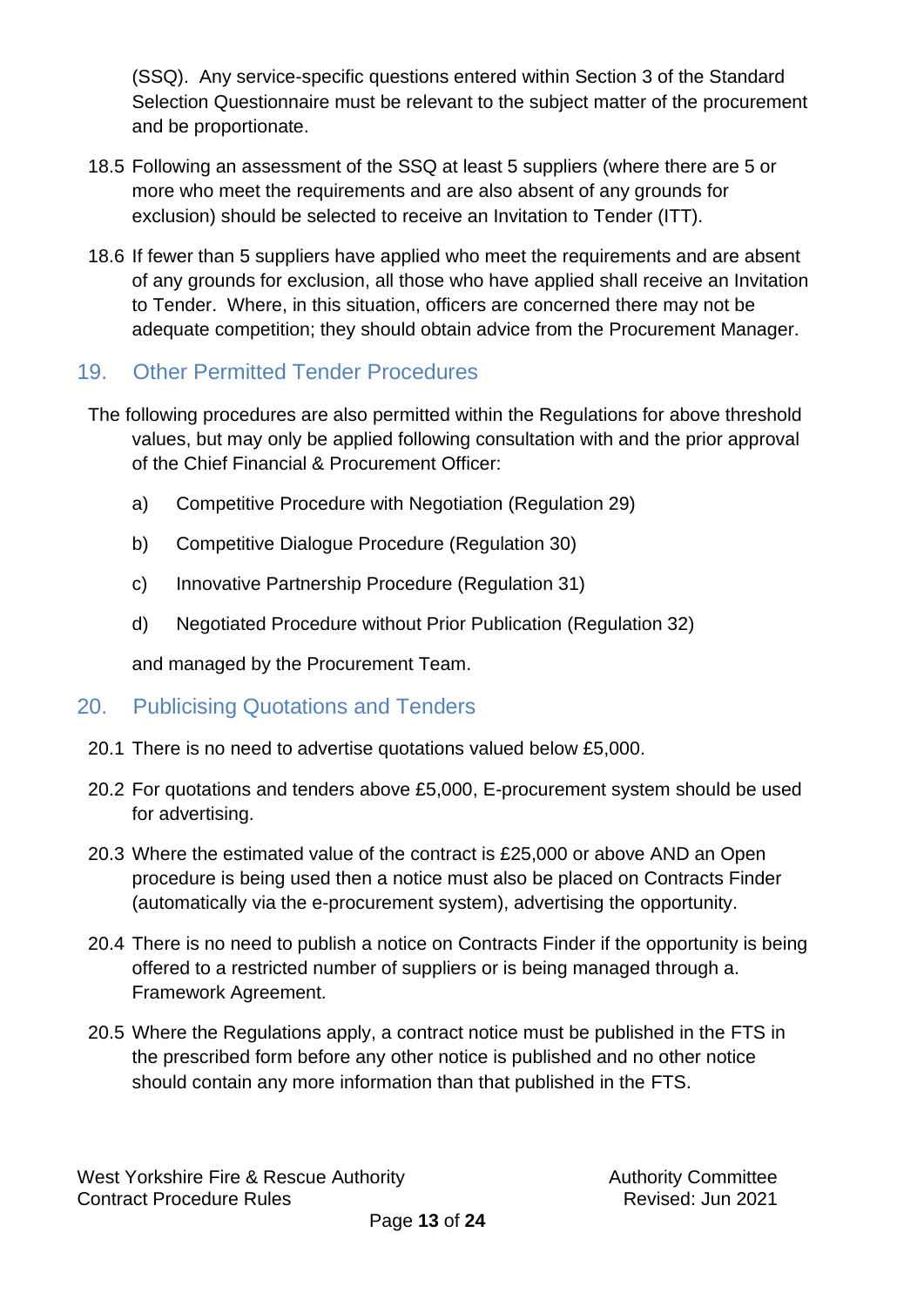- 20.6 If an FTS notice is required, then no other means of advertising is permitted until the FTS notice has been acknowledged or as a minimum within 48 hours of the FTS notice being sent for publication.
- <span id="page-13-0"></span>21. Submission and Opening of Quotations/Tenders
- 21.1 Quotations/Tenders valued £5,000 or above shall be managed via the Eprocurement system.
- 21.2 The opening of quotations and tenders on the E-procurement system should be performed at the stated date/time.
- 21.3 When the opening of any quotation or tender has taken place, the Authorised Officer shall ensure that a Quotation/Tender Opening Record form or PAD document is updated, fully completed and safely filed for future reference.

# <span id="page-13-1"></span>22. Late Quotations/Tenders

22.1 Late bids may only be accepted with the approval of the Chief Finance & Procurement Officer where other bids have not yet been opened and the late bidder has gained no advantage as a result of the late submission for reasons where, for example, there is evidence that technological reasons have prevented the submission on time, through no fault of the bidder.

# <span id="page-13-2"></span>23. Abnormally Low Quotations/Tenders

- 23.1 Where a submitted price appears abnormally low it may not be rejected without:
	- a) giving the bidder an opportunity to explain the tendered price (such explanation to be given in writing),
	- b) considering the evidence provided, and
	- c) obtaining the written approval of the Chief Finance & Procurement Officer or in their absence an Executive Officer.

# <span id="page-13-3"></span>24. Errors or Omissions in Quotations/Tenders

- 24.1 Errors or omissions in quotations/tenders shall be dealt with in one of the following ways:
	- (a) The bidder shall be given details of the error(s) or omissions found during the examination of the quotation/tender and shall be required at the decision of the Chief Finance & Procurement Officer to confirm without amendment or withdraw the quotation/tender
	- (b) Amending the quotation/tender to correct genuine error(s) or omissions provided that, in this case, apart from these genuine errors or omissions no other adjustment, revision or qualification is permitted.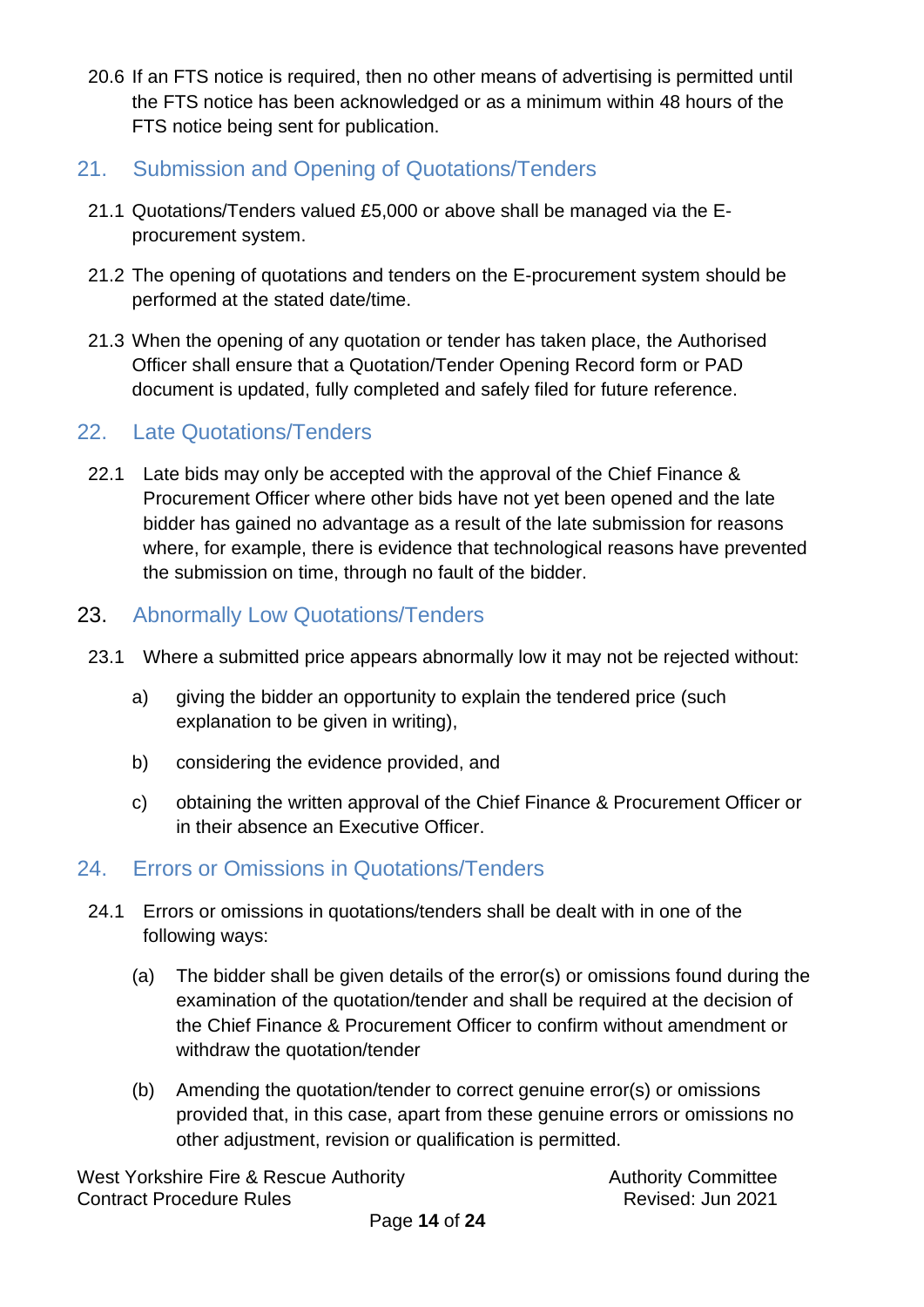24.2 All amendments shall be fully recorded with justification for the action taken. Where necessary legal advice should be sought.

## <span id="page-14-0"></span>25. Tender Evaluation

- 25.1 All criteria, sub-criteria and weightings must be made available to bidders at the invitation to tender / quotation stage.
- 25.2. Criteria, sub-criteria and weightings cannot be used for evaluation purposes which have not previously been brought to all bidders' attention.
- 25.3 Published criteria must be strictly observed at all times throughout the procurement process, selection and contract award stages by the Authorised Officer involved in the tender evaluation.
- 25.4 Records should be kept of the evaluation process, (e.g. criteria, sub-criteria, weightings, individual and consensual scoring and reasons for any adjusted scores), signed and dated by the individuals involved in the process and filed in a secure place on the WYFRA server with the full document set.

# <span id="page-14-1"></span>26. Post Tender Negotiation

- 26.1 Where the procurement is conducted through either an Open or Restricted procedure, no post tender negotiations are permitted other than to clarify details prior to award of contract or in accordance with CPR 37. Under no other circumstances must material changes be made to the Authority's requirements or the winning bidders' submission that could be deemed to disadvantage other bidders, distort competition or adversely impact the competitive tendering process.
- 26.2 Where "Competitive Procedure with Negotiation Regulation 29" or "Negotiated Procedure without Prior Publication – Regulation 32" have been used, the Authorised Officer must fully comply with the Regulations and procedures stated in the tender instructions.
- 26.3 Negotiations must be conducted on behalf of the Authority by at least two appropriately trained or experienced Officers. A full written record shall be kept of the results of the negotiations, signed by the Authorised Officer and the Supplier, and retained with the procurement documentation.
- 26.4 At all times during any negotiation the Authorised Officer shall ensure that all tenderers are treated equally and in a non-discriminatory and transparent manner.
- 26.5 Prior to undertaking any Post Tender Negotiation advice must be obtained from the Procurement Manager.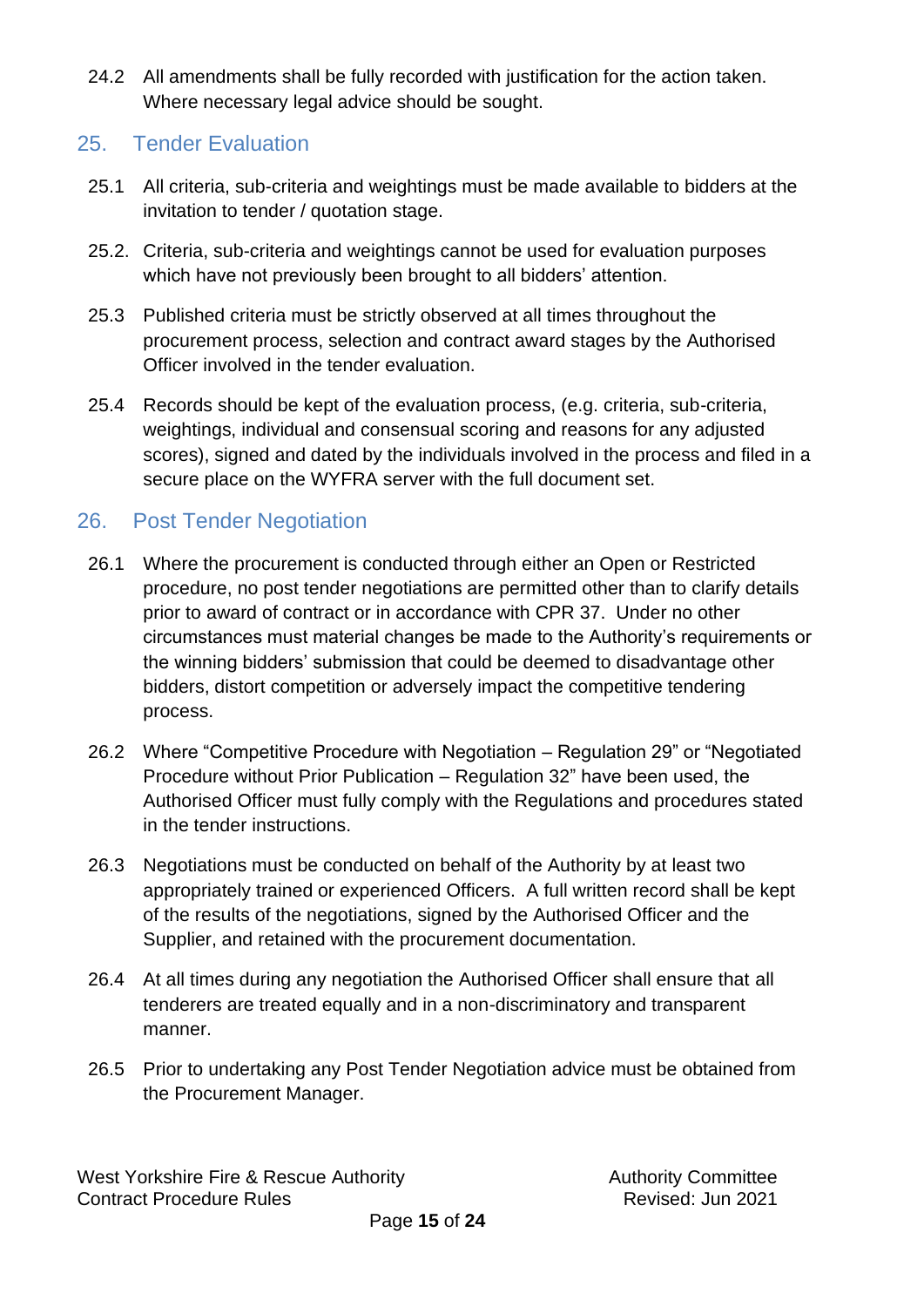# <span id="page-15-0"></span>27. Bonds, Guarantees and Security

- 27.1 For procurements over £75,000 the Authorised Officer and Evaluation Team shall consider as part of the criteria whether a performance bond and/or a parent company guarantee (if applicable) shall be required from the preferred Supplier dependent upon the preferred supplier's status, the product characteristics and a thorough risk analysis.
- 27.2 The Authority will only accept Performance Bonds or Surities that are UK based or held in UK escrow arrangements
- 27.3 Authorised Officers must consider any steps necessary to protect the Authority's interests in the event of a suppliers' default, having regard to advice from the Chief Legal & Governance Officer and Chief Finance & Procurement Officer.
- 27.4 This consideration should be based on risk to the Authority, taking account of the circumstances, including:
	- (a) the value of the Contract;
	- (b) the type of Supplies, Services or Works being procured;
	- (c) the payment profile of the Contract;
	- (d) the financial strength of the suppliers in the market;
	- (e) affordability and proportionality;
- and should assess whether additional security is required in the form of a bond, guarantee, fee retention (where performance is required by a particular date, and where delay would have financial consequences for the Authority) or provision for liquidated damages.
- 27.5 The Authorised Officer shall ensure minimum levels of appropriate insurance are provided for within each contract. Minimum levels are:
	- a) Employee Insurance £5m
	- b) Public Liability Insurance £10m
	- c) Professional Indemnity Insurance £2m

#### <span id="page-15-1"></span>28. Acceptance of Quotations/Tenders and Award

- 28.1 The Authority is not bound to accept any quotation or tender and this must be made clear to bidders in writing at the beginning of the procurement process and as appropriate throughout.
- 28.2 Quotations and tenders may be accepted on behalf of the Authority by the relevant Authorised Officer in accordance with the contract value and the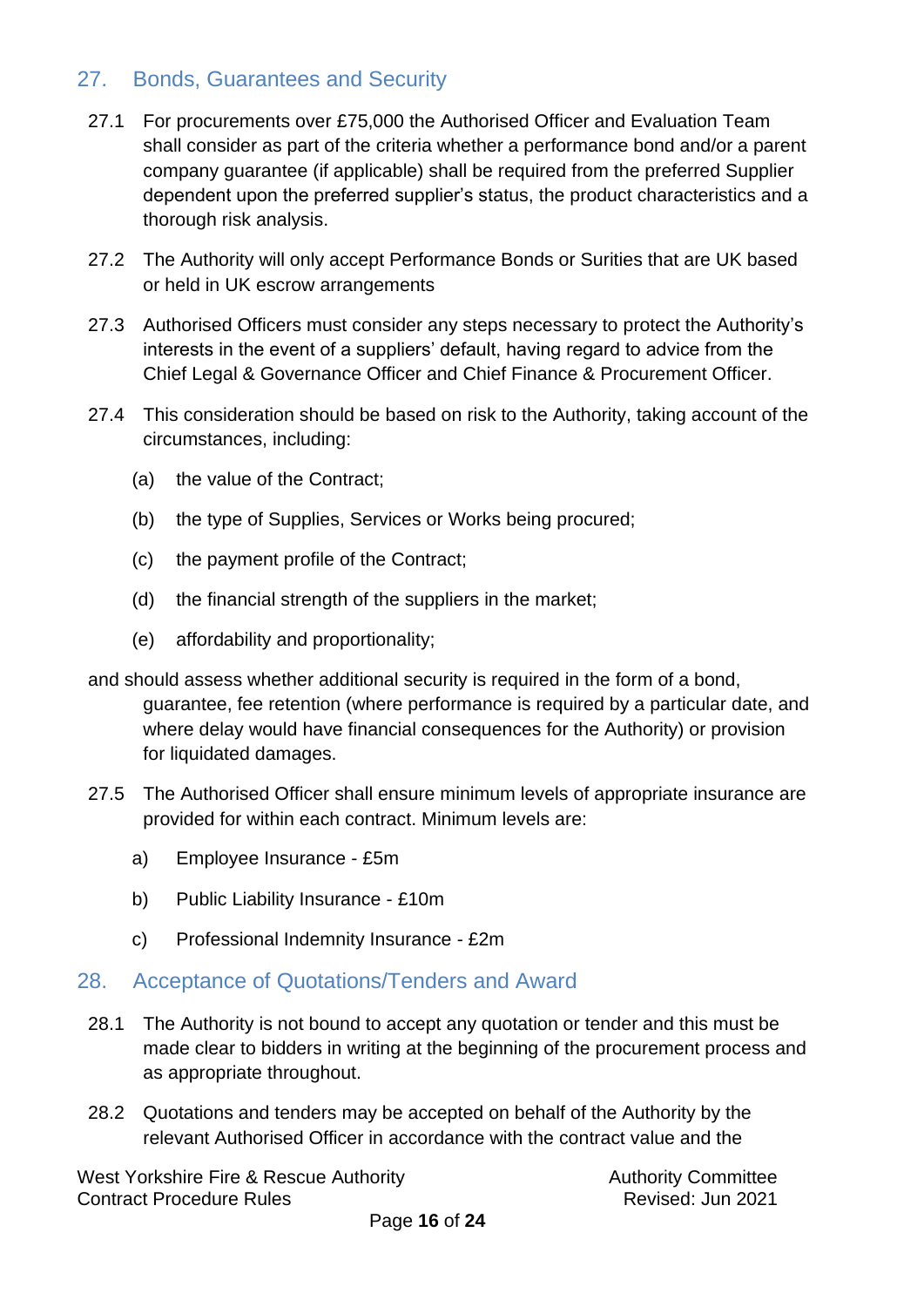Financial Scheme of Delegation, provided they have been invited, evaluated and is to be awarded fully in compliance with these rules.

28.3 In relation to all contracts valued over £5,000, once a decision to award a contract is made, all bidders must be notified at the same time via the Eprocurement system of the intention to award the contract to the successful bidder.

# <span id="page-16-0"></span>29. Standstill (Alcatel) Period and Debriefing

- 29.1 For procurements above Regulation thresholds, there must be a mandatory period of at least ten calendar days between the electronic notification of an award decision being sent to all bidders and before a Framework Agreement or Contract is concluded with the successful supplier(s); to allow unsuccessful bidders to consider any challenge to the award decision.
- 29.2 If the expiry of the ten calendar days falls on a weekend or bank holiday, then the expiry shall be extended to the next working day.
- 29.3 The Authority shall voluntarily apply the same best practice standstill period and process for all tenders over £75,000 (except in cases of genuine urgency).
- 29.4 The Authorised Officer responsible for each procurement must ensure the award decision notice is fully compliant with Regulations and additionally that any written debriefing requested by unsuccessful tenderers is provided within 15 calendar days of receipt of such a request.
- 29.5 Any complaints from bidders must be recorded in the project file and dealt with in the most appropriate manner taking due consideration of whether to proceed to award of contract or to defer the award pending resolution of the complaint.

# <span id="page-16-1"></span>30. Contract Award Notice

- 30.1 Where a contract has been tendered pursuant of the Regulations, the Authorised Officer shall publish a contract award notice in FTS and in Contracts Finder no later than 30 days after the date of award of the contract.
- 30.2 Where a contract has been awarded that is valued above £25,000 but below Regulation thresholds AND an Open procedure has been used, then a contract award notice shall be published in Contracts Finder only, no later than 30 days after the date of award of the contract
- 30.3 Where the opportunity was initially only sent to a limited number of suppliers e.g. using a quotation process or a Framework Agreement then there is no requirement to publish contract award notices valued above £25,000 in Contracts Finder.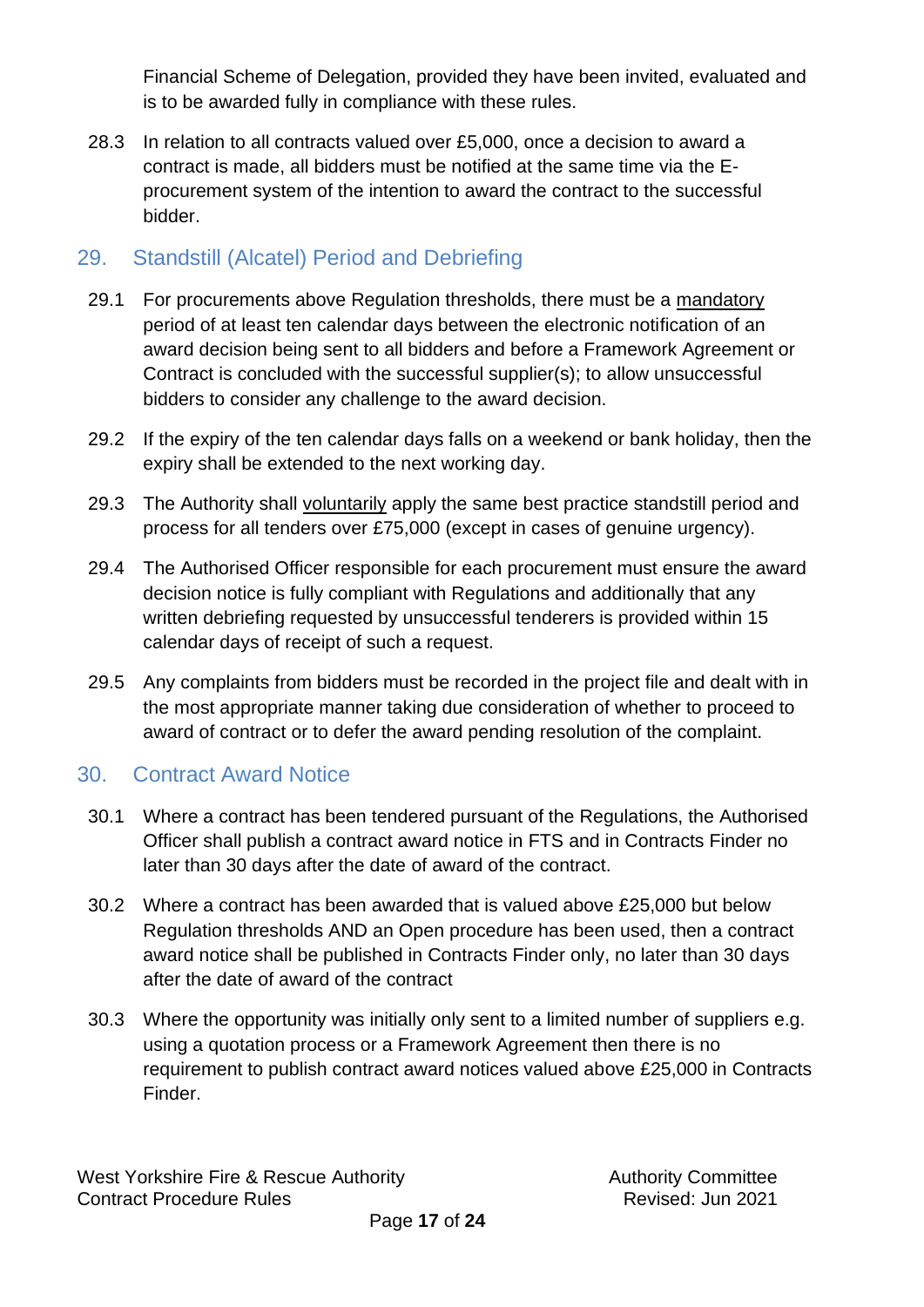### <span id="page-17-0"></span>31. Letters of Intent

- 31.1 Letters of intent shall only be used in exceptional circumstances ahead of formal contract signatures as follows:
	- (a) Where a Supplier is required to provide supplies, services or works prior to formal written acceptance by the Authority; and
	- (b) Where the Authority's form of tender does legally bind either party until such time as a formal contract is executed.
- 31.2 Letters of Intent shall only be used following consultation with the Chief Finance & Procurement Officer where a delay would cause a significant interference with the provision of service delivery.
- 31.3 Letters of Intent shall be limited to 10% value of an agreed supplies or services contract and limited to 10% or £20,000 (whichever is the lowest) for works contracts.

# <span id="page-17-1"></span>32. Contract Terms and Conditions

- 32.1 Contracts shall be entered into on the Authority's Terms and Conditions which shall be included with each invitation to quote / tender and orders sent by electronic means.
- 32.2 The exception to using the Authority's Terms and Conditions arises when using Terms and Conditions provided by:
	- Crown Commercial Services (e.g. Consultancy Services)
	- Framework Agreements
	- Utility Company (Gas, Electricity and Water)
	- Telecommunications
	- Construction Industry Terms and Conditions (but limited to NEC, JCT, RIBA and RICS).
- 32.3 Exceptions to CPR 31.1 and 31.2 must be approved beforehand at tender preparation stage by the Chief Legal & Governance Officer.
- 32.4 The Authority may accept equivalent Terms and Conditions of other public sector authorities when participating in joint working and collaboration, provided they are deemed to be suitable and fit-for-purpose.
- 32.5 Every contract awarded that is concluded via a quotation process shall:
	- a) Specify the supplies, services or works to be provided;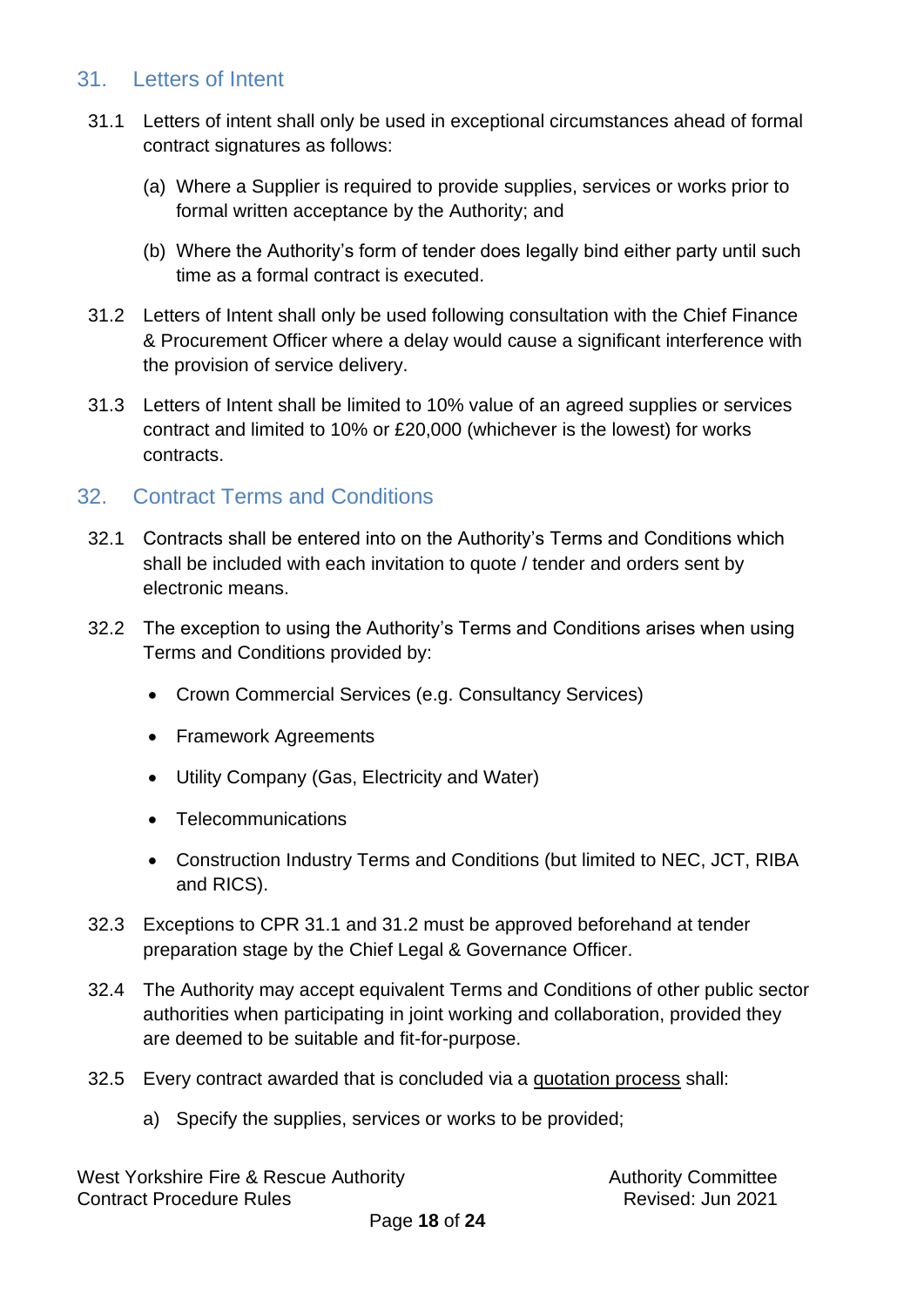- b) Specify the quantities and price to be paid with a statement of any discounts or other deductions;
- c) Specify the time or times within which the contract is to be performed;
- d) Use an official order form to confirm the contract using the Authority's standard terms and conditions whenever possible.
- 32.6 Every contract awarded that is concluded via a tender process shall contain:
	- a) A statement of the supplies, services or works to be provided;
	- b) Reference to and identification of the winning tender documents;
	- c) A statement of the price, payment terms and any applicable interest;
	- d) Restrictions on the Contractor from re-assigning or sub-contracting any part of the contract without prior written consent;
	- e) Insurance clauses (see minimum levels in CPR27.5);
	- f) Health & Safety clauses and a requirement to comply with all relevant Health and Safety regulations and instructions issued by the Authority;
	- g) General Data Protection Regulations clauses;
	- h) Equalities and anti-discrimination clauses that relate in particular to the Equalities Act; and the Living Wage Act;
	- i) An Audit clause that provides a right of access to records pertaining to the contract and service delivery;
	- j) A clause that states the Authority's duty to comply with the Freedom of Information Act and that the contractor is obliged to assist the Authority in fulfilling these duties where appropriate;
	- k) Human Rights clauses;
	- l) A clause that requires the contractor to pay subcontractors within 30 days of them invoicing the contractor;
	- m) A clause allowing the Recovery of Sums owed to the Authority by a Contractor by off-setting against any sums owed by the Authority to the Contractor;
	- n) Anti-Corruption and anti-Bribery clauses;
	- o) A Dispute Resolution clause;
	- p) Clauses for the provision of a performance bond, parent company guarantee or other form of security (but only when considered necessary);

West Yorkshire Fire & Rescue Authority **Authority** Authority Committee Contract Procedure Rules **Contract Procedure Rules** Revised: Jun 2021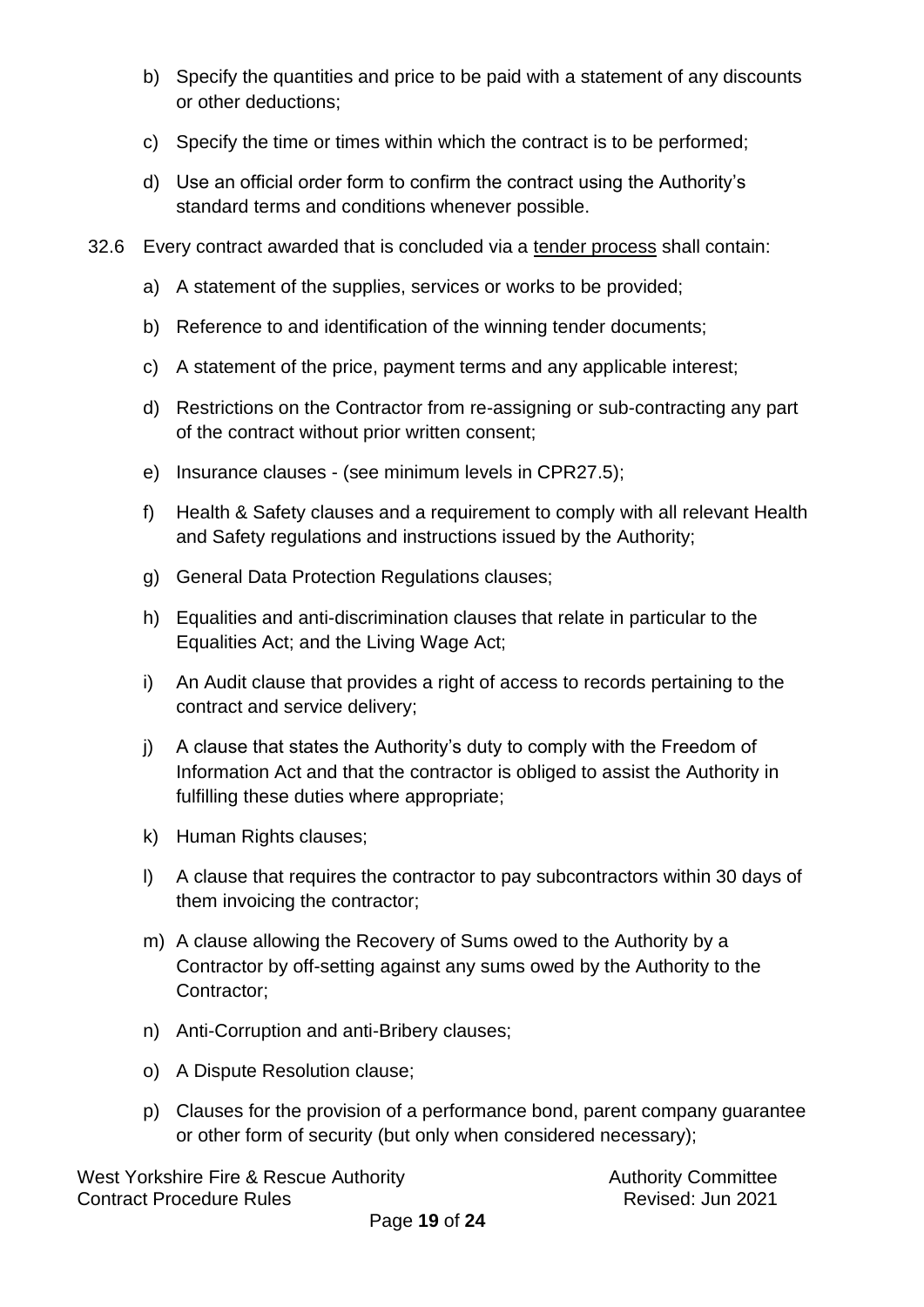- q) Liquidated Damages clauses in the event of the Contractors' failure to deliver the contract;
- r) A right of Early Contract Termination in specified instances e.g. money laundering, fraud, bankruptcy; tax evasion; etc
- s) A clause for Termination and Damages in the event of contractor default;

#### <span id="page-19-0"></span>33. Execution of Contracts

- 33.1 Any contracts that have potential long-term liabilities as determined through risk assessment on a case by case basis, and would benefit from the added legal protection afforded by the process of "sealing" shall be made by affixing the Common Seal of the Authority. This shall only be attested by the Chief Legal & Governance Officer or nominated Deputy.
- 33.2 Contracts with a total value up to £75,000 may be signed by an Authorised Officer in accordance with the Scheme of Delegation and provided this is within approved budget.
- 33.3 Contracts with a total value of £75,000 or above may be signed by an Authorised Officer in accordance with Financial Procedures (Scheme of Delegation) but must be counter-signed by the Chief Finance & Procurement Officer and sealed if appropriate. Individual Purchase Orders with a value above £75,000 that are not under an established contract must be countersigned by the relevant department Director prior to sending to the supplier.

#### <span id="page-19-1"></span>34. Records of Contracts

- 34.1 A Register of contracts awarded above £5,000 shall be maintained electronically by the Procurement Team on behalf of the Authority.
- 34.2 Authorised Officers awarding contracts must provide all necessary details to the Procurement Team for recording on the Register, including the agreed Contract Manager.
- 34.3 Contract files shall be maintained in accordance with the Authority's retention schedule.

#### <span id="page-19-2"></span>35. Contract Management

- 35.1 Contract Managers listed in the Contracts Register are responsible for effectively monitoring and reporting on contractor's performance in the delivery of the required supplies, services or works.
- 35.2 Risk assessments and the value of the contract shall be used, in consultation with the Procurement Manager, to determine the degree of monitoring and reporting necessary.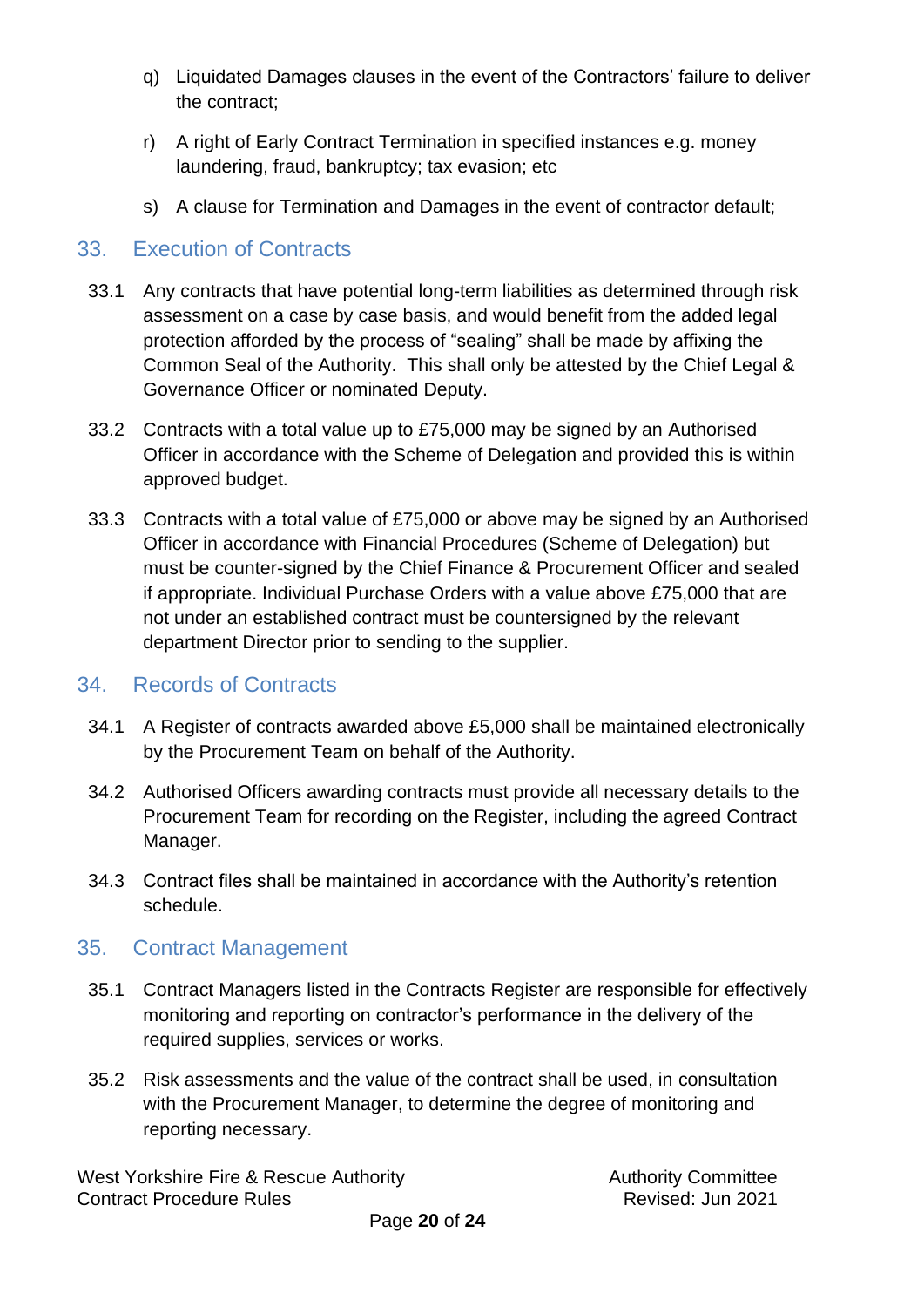#### <span id="page-20-0"></span>36. Novation

36.1 Novation occurs where there is an agreement to change a contract by substituting a third party for the original contractor. Where the Authority is approached regarding novation the Authorised Officer must seek advice of both the Procurement Manager and Chief Legal & Governance Officer before novation can be agreed.

# <span id="page-20-1"></span>37. Modification of Contracts During Their Term

- 37.1 Contracts and Framework Agreements may be modified (including extensions) without a new procurement procedure, in the following cases:
	- a) The modification, irrespective of monetary value, was provided for in the initial contract as clear, precise and unequivocal clauses.
	- b) The additional supplies, services or works by the original supplier that have become necessary, were not included in the initial procurement and where a change of supplier;
		- i. Cannot be made for economic or technical reasons such as interchangeability or interoperability with existing equipment, services or installations or
		- ii. Would cause significant inconvenience or substantial duplication of costs
		- iii. Provided that any increase in price does not exceed 50% of the value of the original contract.
	- c) Where all of the following conditions apply:
		- i) The need for modification came about by unforeseen circumstances,
		- ii) The modification does not alter the overall nature of the contract,
		- iii) The increase in price does not exceed 50% of the original contract
- 37.2 Any modifications to contracts as described in CPR35.1 must be agreed beforehand by the Chief Procurement & Finance Officer and signed by all parties in the form of a Contract Variation Agreement.
- 37.3 Any modifications described in b) and c) as relating to the original award of contract value that exceeded Regulation thresholds must be notified to the Procurement Manager who shall in turn publish the necessary Notice.
- 37.4 Any proposals to modify a contract or framework agreement that would be considered substantial are not permitted and would require a new procurement procedure. Advice from the Chief Finance & Procurement Officer must be sought.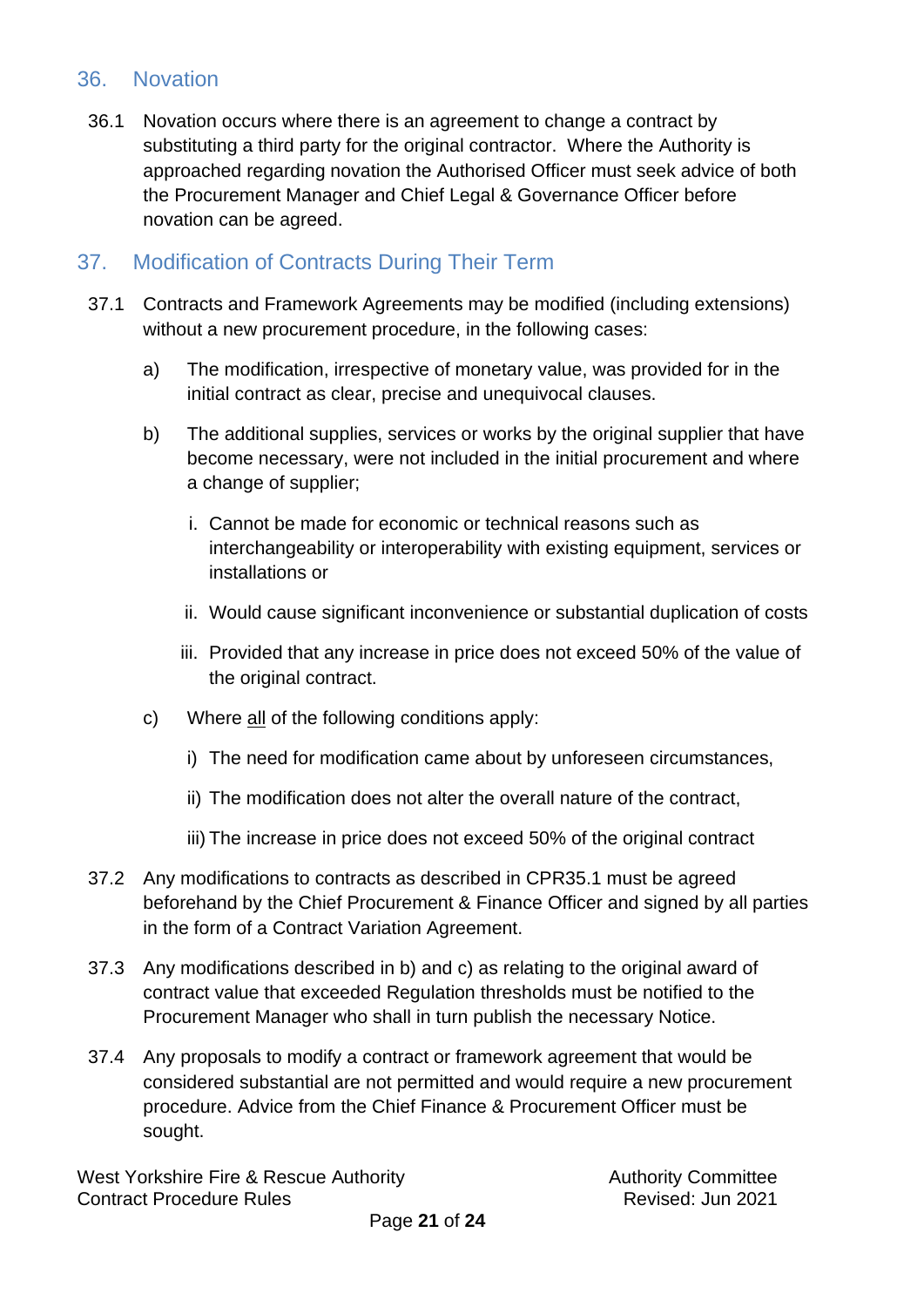### <span id="page-21-0"></span>38. Termination of Contract

- 38.1 Contracts may be terminated early by the Chief Finance & Procurement Officer in accordance with the termination provisions set out in the contract.
- 38.2 Any contracts that are terminated early with a residual value exceeding £75,000 shall be reported to the next meeting of the Authority by the Chief Finance & Procurement Officer.

#### <span id="page-21-1"></span>39. Waiver of Contract Procedure Rules

- 39.1 The Authority does not have the power to waive Public Contract Regulations and which take precedence over Contract Procedure Rules.
- 39.2 The Authority does have the power to waive these Contract Procedure Rules for specific projects and circumstances where a waiver is necessary because of an unforeseeable emergency involving immediate risk to persons, property or serious disruption to services, or can otherwise be reasonably justified, either an Authorised Officer (up to £25,000) or an Executive Officer (up to £75,000) may take that decision after consulting with the Procurement Manager.
- 39.3 Waiver requests in excess of £75,000 must be agreed by the Chief Executive Officer or in their absence; the Deputy Chief Fire Officer, Chief Finance and Procurement Officer, Chief Employment Services Officer or Director of Service Support. Any such waivers must be reported to the next meeting of the Finance & Resources Committee by the Chief Finance & Procurement Officer.
- 39.4 The officer seeking the waiver must ensure a copy of the approved request is registered and filed centrally with the Procurement Team for audit purposes.

#### <span id="page-21-2"></span>40. Disposal of Assets

- 40.1 Leased assets must be disposed of in accordance with written lessor's instructions.
- 40.2 Where assets (other than land & buildings) are to be disposed of because they are surplus to requirements, damaged or obsolete; reasonable endeavours must be undertaken to realise the residual value of the assets.
- 40.3 Assets having little or no realisable value may be disposed of as waste with the approval of the relevant Executive Officer, provided the disposal favours re-use / recycling wherever possible.
- 40.4 Assets with a realisable value shall be disposed of in the manner most likely to secure best value including the use of auction houses and on-line auctions involving multiple bidders.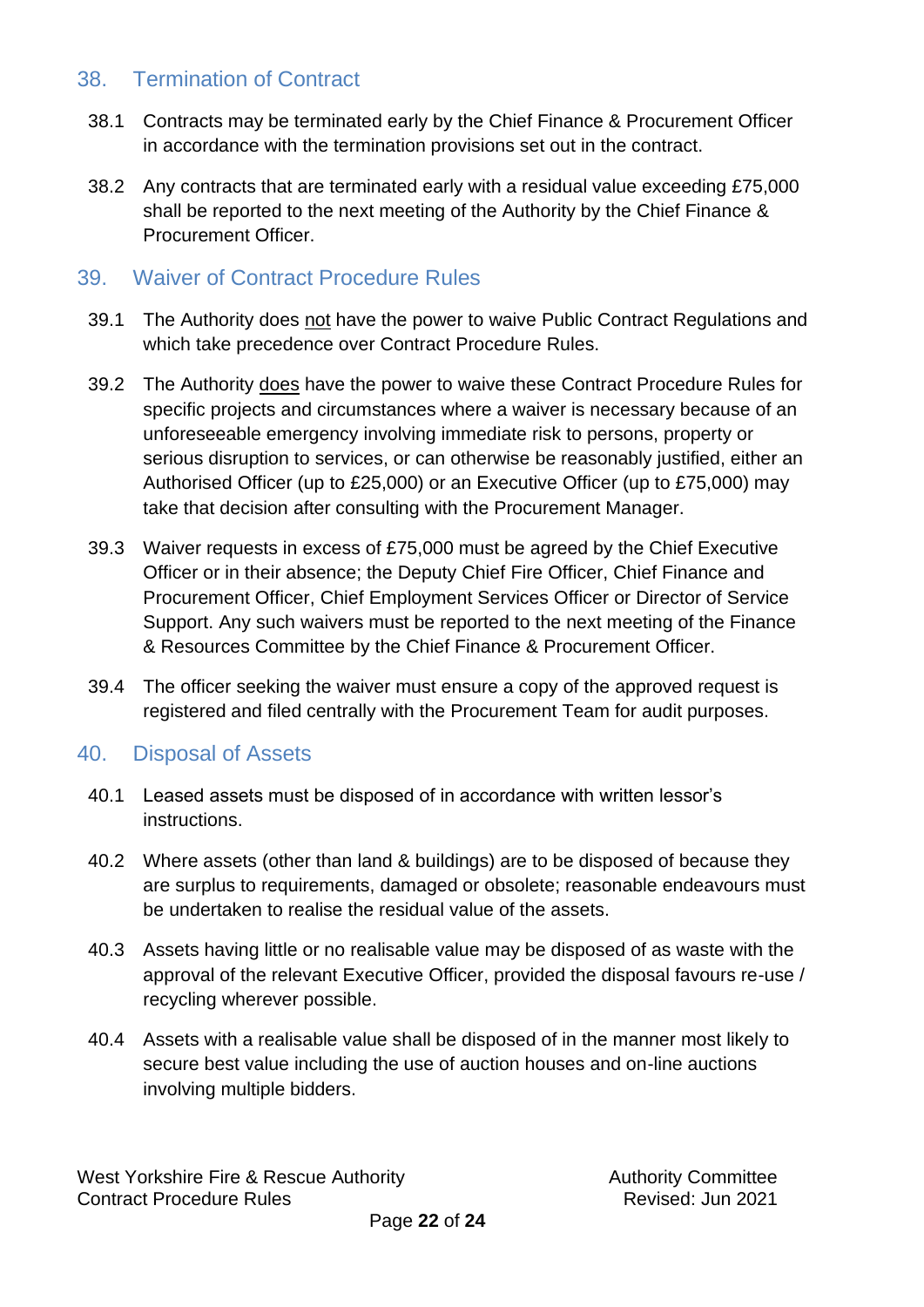- 40.5 Disposal of assets that realise a value of £75,000 or more must be reported to the next meeting of the Finance & Resources Committee by the Chief Finance & Procurement Officer.
- <span id="page-22-0"></span>41. Review and Amendment of Contract Procedure Rules
	- 41.1 These Contract Procedure Rules shall be reviewed and updated at least annually by the Chief Legal & Governance Officer in consultation with the Chief Finance & Procurement Officer.
	- 41.2 Any proposed amendments as determined by the Chief Legal & Governance Officer that would materially change overall governance or introduce significant change shall be presented beforehand to the Fire & Rescue Authority or relevant Committee for approval.

### <span id="page-22-1"></span>42. Definitions

| <b>Access</b>       | An agreement between the Framework provider and the                 |
|---------------------|---------------------------------------------------------------------|
| <b>Agreement</b>    | contracting authority to enable access to the framework             |
| <b>Authorised</b>   | Persons with appropriate delegated authority to act on the          |
| <b>Officer</b>      | Authority's behalf and which includes budget holders (as identified |
|                     | within the Financial Regulations) and those persons registered on   |
|                     | the e-E-procurement system procurement system.                      |
| <b>Authority</b>    | West Yorkshire Fire and Rescue Authority; or any designated         |
|                     | committee of the Authority that has delegated powers to act on      |
|                     | behalf of the Authority.                                            |
| <b>Constitution</b> | The Authority's Constitution as adopted and amended from time to    |
|                     | time and maintained on the Authority's website particularly         |
|                     | references to the Articles, Scheme of Delegation, Officer Codes,    |
|                     | Procedural Procedure Rules, Rules of Procedure, Access to           |
|                     | Information Procedure Rules, these Contract Procedure Rules and     |
|                     | Member Codes of Conduct.                                            |
| <b>Contracts</b>    | The web-based government procurement portal provided on behalf      |
| <b>Finder</b>       | of the Cabinet Office for public bodies at                          |
|                     | https://www.gov.uk/contracts-finder                                 |
| <b>Contracts</b>    | A register held and maintained by the Procurement Team              |
| <b>Register</b>     | containing details of contracts entered into by the Authority above |
|                     | a threshold value of £5,000.                                        |
| <b>Framework</b>    | An agreement which allows an Authority to call off from a supplier  |
| <b>Agreement</b>    | to provide supplies, services or works in accordance with the terms |
|                     | of the agreement. The Framework Agreement itself usually            |
|                     | constitutes a nonbinding offer with no obligations on the Authority |
|                     | to call off from the Supplier. If the Authority calls off from the  |
|                     | Supplier a binding contract comes into being.                       |
| <b>ITT</b>          | <b>Invitation to Tender</b>                                         |
| <b>FTS</b>          | Official Journal of the European Union                              |
| <b>PIN</b>          | Prior Information Notice for publication in FTS                     |
| <b>Procurement</b>  | Any arrangement whereby a new, replacement, amended or              |
|                     | extended contract for the supply of goods, services or works is to  |
|                     | be put in place. This includes circumstances where more than one    |
|                     |                                                                     |